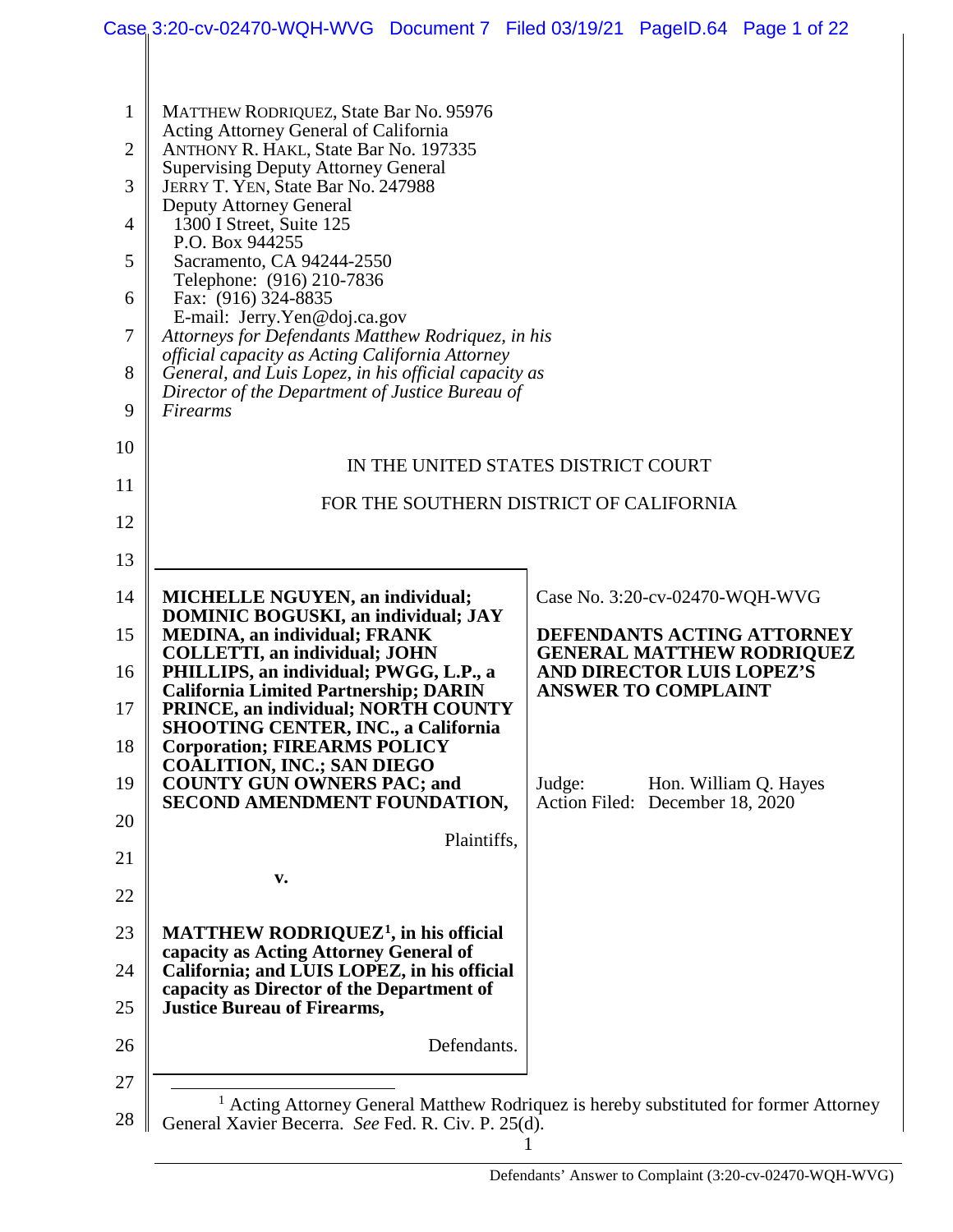<span id="page-1-0"></span>

| $\mathbf{1}$   | Defendants Matthew Rodriquez, in his official capacity as Acting Attorney General of                                                         |
|----------------|----------------------------------------------------------------------------------------------------------------------------------------------|
| $\overline{2}$ | California and Luis Lopez, in his official capacity as Director of the Department of Justice                                                 |
| 3              | Bureau of Firearms (BOF), answer the Complaint, ECF No. 1, as follows.                                                                       |
| $\overline{4}$ | <b>GENERAL DENIAL</b>                                                                                                                        |
| 5              | Defendants generally deny all allegations in the Complaint not expressly admitted herein,                                                    |
| 6              | pursuant to Federal Rule of Civil Procedure $8(b)(3)$ . Defendants reserve the right to amend this                                           |
| 7              | Answer to assert other affirmative defenses, if necessary.                                                                                   |
| 8              | <b>SPECIFIC DENIALS</b>                                                                                                                      |
| 9              | Introduction <sup>2</sup>                                                                                                                    |
| 10             | 1.<br>Defendants admit that the Second Amendment to the United States Constitution                                                           |
| 11             | speaks for itself. Otherwise, the allegations in Paragraph 1 characterize Plaintiffs' claims and                                             |
| 12             | legal conclusions and are not averments of fact to which Defendants are required to respond. To                                              |
| 13             | the extent a response is required, and except as specifically admitted, Defendants deny the                                                  |
| 14             | allegations in Paragraph 1.                                                                                                                  |
| 15             | 2.<br>Defendants admit that the statute referenced in Paragraph 2 speaks for itself and that                                                 |
| 16             | the California Department of Justice (DOJ) enforces California laws related to possessing and                                                |
| 17             | acquiring firearms. Otherwise, the allegations in Paragraph 2 characterize Plaintiffs' claims and                                            |
| 18             | legal conclusions and are not averments of fact to which Defendants are required to respond. To                                              |
| 19             | the extent a response is required, and except as specifically admitted, Defendants deny the                                                  |
| 20             | allegations in Paragraph 2.                                                                                                                  |
| 21             | 3.<br>The allegations in Paragraph 3 characterize Plaintiffs' claims and legal conclusions                                                   |
| 22             | and are not averments of fact to which Defendants are required to respond. To the extent a                                                   |
| 23             | response is required, Defendants deny the allegations in Paragraph 3.                                                                        |
| 24             | Defendants admit that the judicial opinion referenced in Paragraph 4 speaks for itself.<br>4.                                                |
| 25             | Otherwise, the allegations in Paragraph 4 characterize Plaintiffs' claims and legal conclusions and                                          |
| 26             |                                                                                                                                              |
| 27             | $2$ For the convenience of the Court and the parties, Defendants utilize certain headings set                                                |
| 28             | forth in the Complaint. In doing so, Defendants neither admit nor deny any allegations that may<br>be suggested by the Complaint's headings. |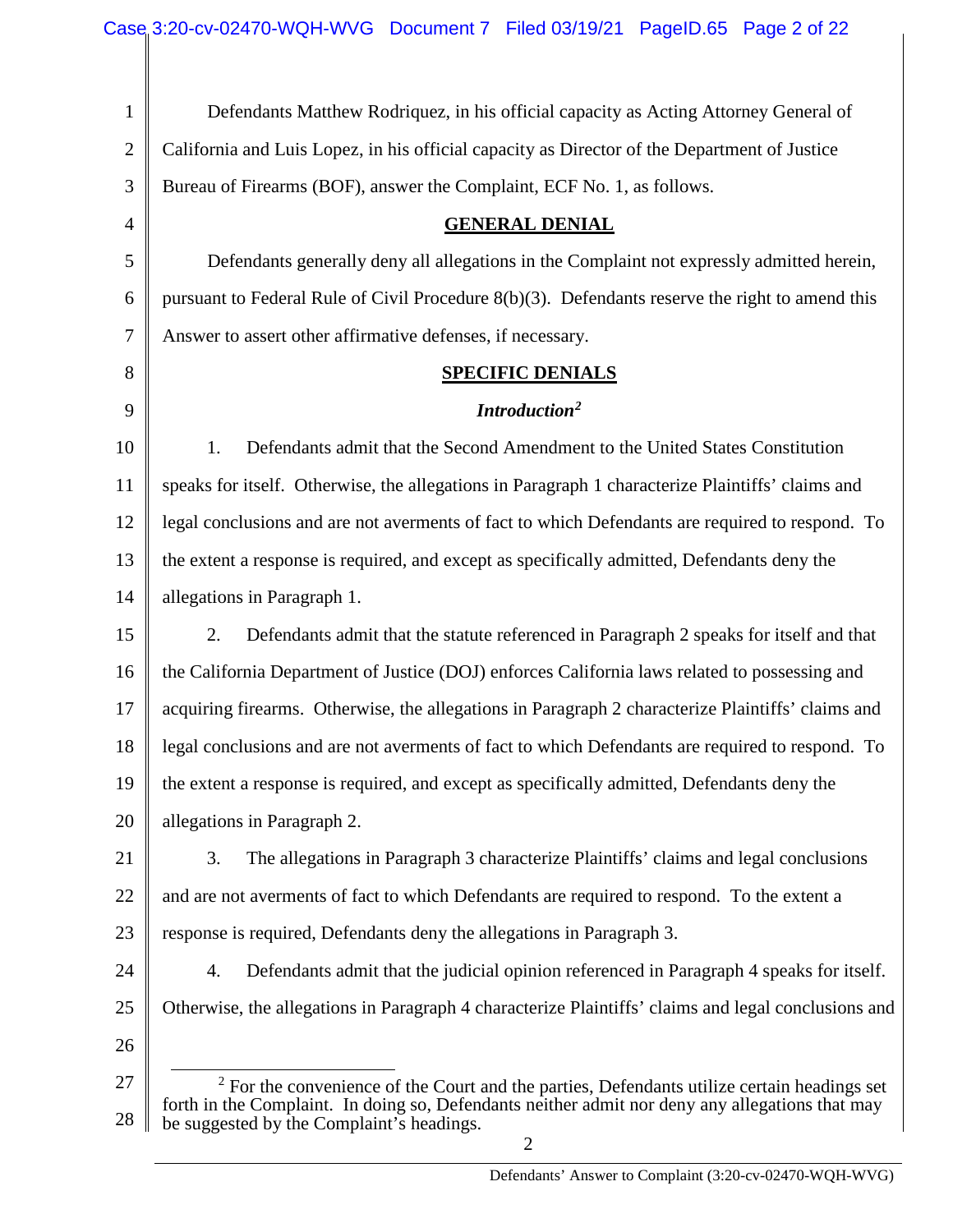| 1              | are not averments of fact to which Defendants are required to respond. To the extent a response     |
|----------------|-----------------------------------------------------------------------------------------------------|
| $\overline{2}$ | is required, and except as specifically admitted, Defendants deny the allegations in Paragraph 4.   |
| 3              | 5.<br>Defendants admit that the statute referenced in Paragraph 5 speaks for itself.                |
| $\overline{4}$ | Otherwise, the allegations in Paragraph 5 characterize Plaintiffs' claims and legal conclusions and |
| 5              | are not averments of fact to which Defendants are required to respond. To the extent a response     |
| 6              | is required, and except as specifically admitted, Defendants deny the allegations in Paragraph 5.   |
| 7              | Defendants admit that the judicial opinion referenced in Paragraph 6 speaks for itself.<br>6.       |
| 8              | Otherwise, the allegations in Paragraph 6 characterize Plaintiffs' claims and legal conclusions and |
| 9              | are not averments of fact to which Defendants are required to respond. To the extent a response     |
| 10             | is required, and except as specifically admitted, Defendants deny the allegations in Paragraph 6.   |
| 11             | <b>Parties</b>                                                                                      |
| 12             | 7.<br>Defendants lack knowledge or information sufficient to form a belief as to the truth of       |
| 13             | the allegations in Paragraph 7, and, on that basis, deny those allegations.                         |
| 14             | 8.<br>Defendants lack knowledge or information sufficient to form a belief as to the truth of       |
| 15             | the allegations in Paragraph 8, and, on that basis, deny those allegations.                         |
| 16             | 9.<br>Defendants lack knowledge or information sufficient to form a belief as to the truth of       |
| 17             | the allegations in Paragraph 9, and, on that basis, deny those allegations.                         |
| 18             | Defendants lack knowledge or information sufficient to form a belief as to the truth of<br>10.      |
| 19             | the allegations in Paragraph 10, and, on that basis, deny those allegations.                        |
| 20             | Defendants admit that the name John Phillips is associated with a firearms dealership<br>11.        |
| 21             | named Poway Weapons & Gear Inc. in the DOJ Centralized List of Firearms Dealers.                    |
| 22             | Defendants lack knowledge or information sufficient to form a belief as to the truth of the         |
| 23             | remaining allegations in Paragraph 11, and, on that basis, deny those allegations.                  |
| 24             | Defendants lack knowledge or information sufficient to form a belief as to the truth of<br>12.      |
| 25             | the allegations in Paragraph 12, and, on that basis, deny those allegations.                        |
| 26             | Defendants admit that the name Darin Prince is associated with a firearms dealership<br>13.         |
| 27             | named North County Firearms in the DOJ Centralized List of Firearms Dealers. Defendants lack        |
| 28             |                                                                                                     |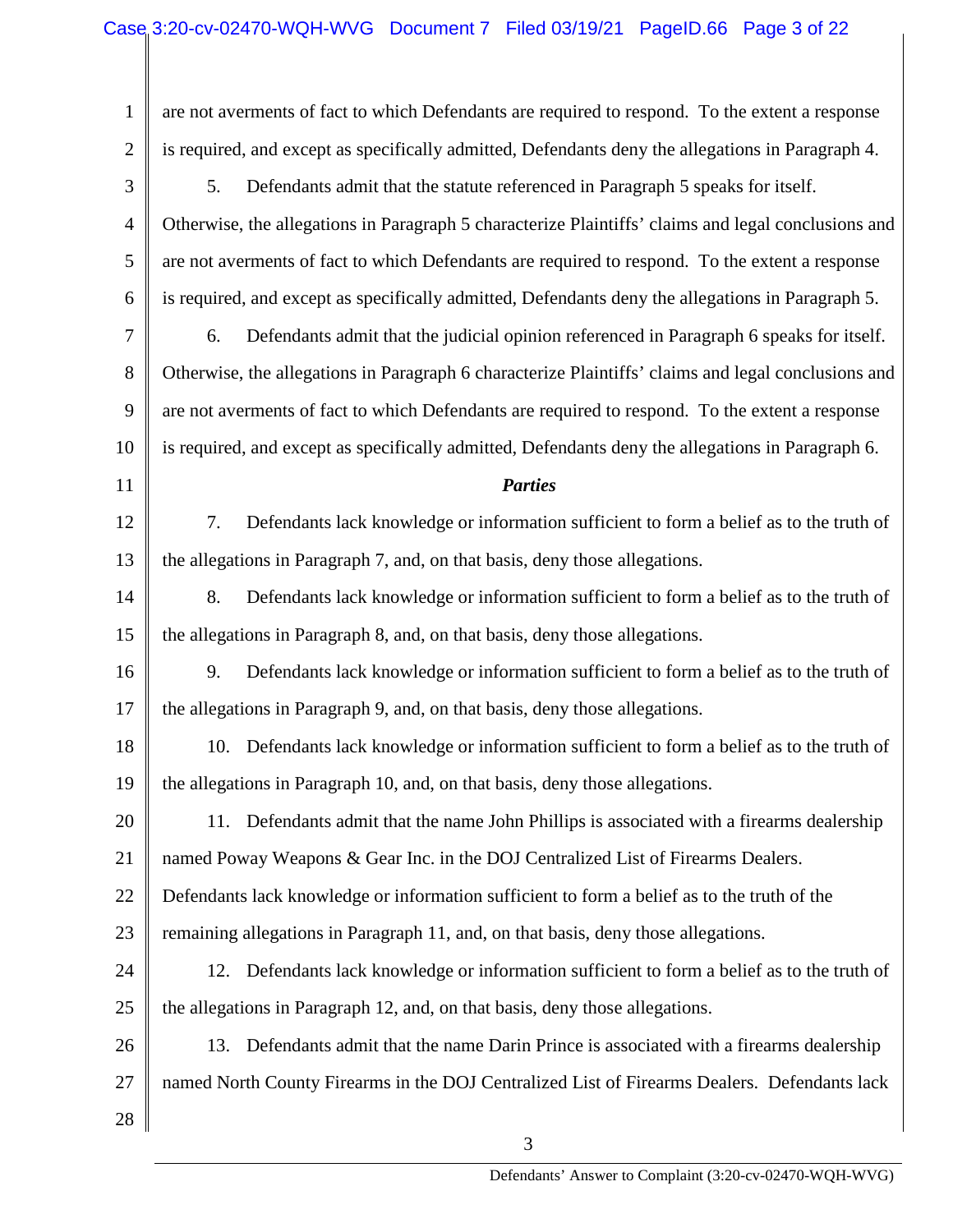## Case 3:20-cv-02470-WQH-WVG Document 7 Filed 03/19/21 PageID.67 Page 4 of 22

| 1   knowledge or information sufficient to form a belief as to the truth of the remaining allegations in |
|----------------------------------------------------------------------------------------------------------|
| 2   Paragraph 13, and, on that basis, deny those allegations.                                            |

- 3 4 14. Defendants lack knowledge or information sufficient to form a belief as to the truth of the allegations in Paragraph 14, and, on that basis, deny those allegations.
- 5 6 15. Defendants lack knowledge or information sufficient to form a belief as to the truth of the allegations in Paragraph 15, and, on that basis, deny those allegations.
- 7 8

16. Defendants lack knowledge or information sufficient to form a belief as to the truth of the allegations in Paragraph 16, and, on that basis, deny those allegations.

9 10 17. Defendants lack knowledge or information sufficient to form a belief as to the truth of the allegations in Paragraph 17, and, on that basis, deny those allegations.

11 12 13 14 15 16 17 18 19 20 18. Defendants admit that Xavier Becerra is the former Attorney General of the State of California, that the Complaint purports to name the California Attorney General as a defendant in his official capacity, that the California Attorney General is the chief law officer of the State of California, that the DOJ enforces California laws related to possessing and acquiring firearms, and that the California Attorney General and the DOJ maintain an office in San Diego, California. Defendants also admit that article V, section 13, of the California Constitution speaks for itself. Otherwise, the allegations in paragraph 18 characterize Plaintiffs' claims and legal conclusions and are not averments of fact to which Defendants are required to respond. To the extent a response is required, and except as specifically admitted, Defendants deny the allegations in paragraph 18.

21 22 23 24 25 19. Defendants admit that Luis Lopez is the Director of the BOF that the Director oversees the operations of the BOF, and that the Complaint names him as a defendant in his official capacity. Defendants also admit that the BOF enforces California laws related to firearms. Except as specifically admitted, Defendants deny the allegations in paragraph 19. 20. Defendants admit that the BOF enforces California laws related to firearms. Except as

specifically admitted, Defendants deny the allegations in paragraph 20.

27 28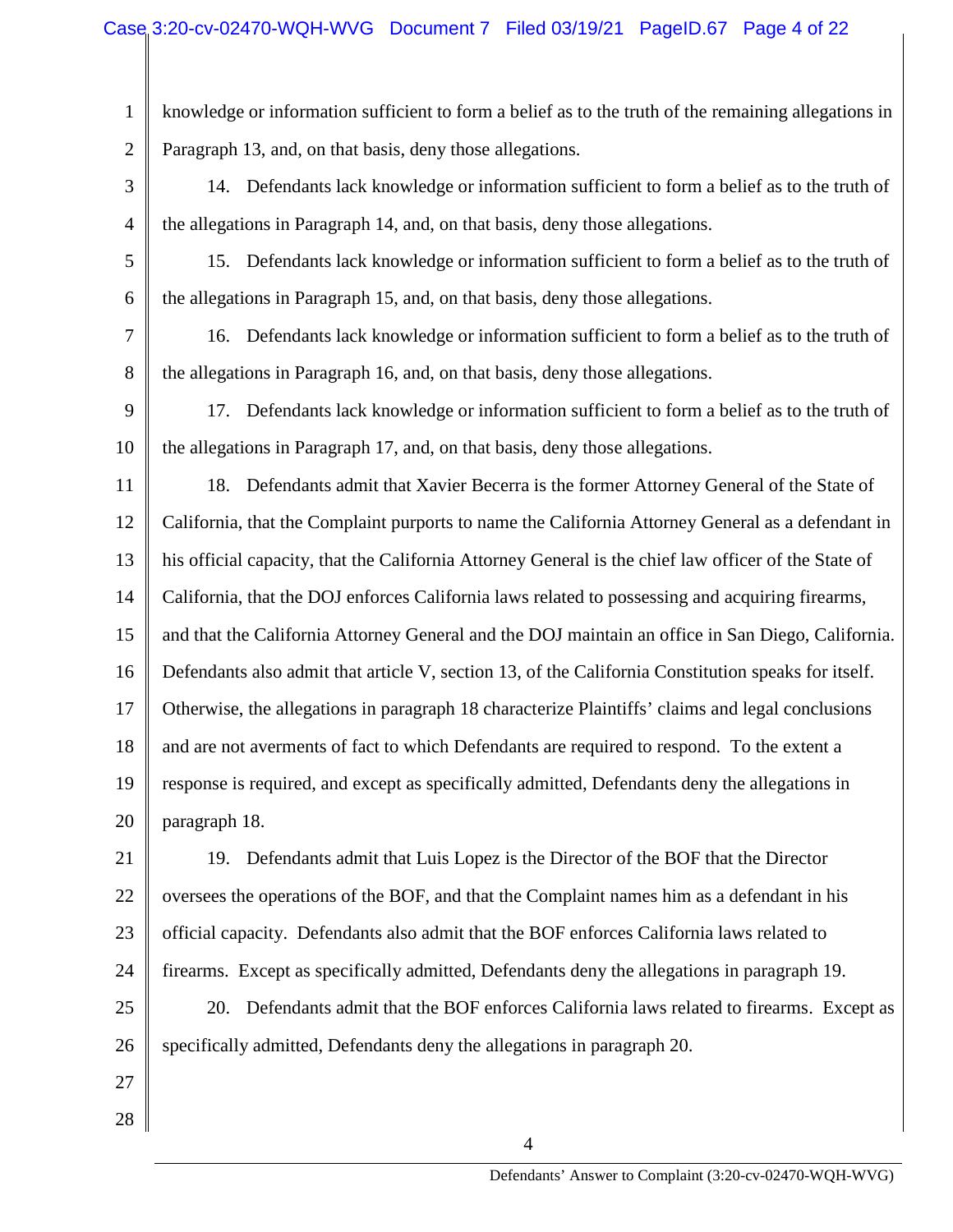| $\mathbf{1}$   | <b>Jurisdiction and Venue</b>                                                                       |
|----------------|-----------------------------------------------------------------------------------------------------|
| $\mathfrak{2}$ | Defendants admit that the statutes referenced in Paragraph 21 speak for themselves<br>21.           |
| 3              | and that this Court has jurisdiction over this action. Otherwise, the allegations in Paragraph 21   |
| $\overline{4}$ | characterize Plaintiffs' claims and legal conclusions and are not averments of fact to which        |
| 5              | Defendants are required to respond. To the extent a response is required, and except as             |
| 6              | specifically admitted, Defendants deny the allegations in Paragraph 21.                             |
| 7              | 22. Defendants admit that the statutes referenced in Paragraph 22 speak for themselves              |
| 8              | and that venue is proper in this Court. Otherwise, the allegations in Paragraph 22 characterize     |
| 9              | Plaintiffs' claims and legal conclusions and are not averments of fact to which Defendants are      |
| 10             | required to respond. To the extent a response is required, and except as specifically admitted,     |
| 11             | Defendants deny the allegations in Paragraph 22.                                                    |
| 12             | <b>Statement of Facts</b>                                                                           |
| 13             | Defendants admit that the Second Amendment to the United States Constitution<br>23.                 |
| 14             | speaks for itself. Except as specifically admitted, Defendants deny the allegations in Paragraph    |
| 15             | 23.                                                                                                 |
| 16             | Defendants admit that the Fourteenth Amendment to the United States Constitution<br>24.             |
| 17             | speaks for itself. Except as specifically admitted, Defendants deny the allegations in Paragraph    |
| 18             | 24.                                                                                                 |
| 19             | Defendants admit that the judicial opinion referenced in Paragraph 25 speaks for itself.<br>25.     |
| 20             | Otherwise, the allegations in Paragraph 25 characterize Plaintiffs' claims and legal conclusions    |
| 21             | and are not averments of fact to which Defendants are required to respond. To the extent a          |
| 22             | response is required, and except as specifically admitted, Defendants deny the allegations in       |
| 23             | Paragraph 25.                                                                                       |
| 24             | Defendants admit that the judicial opinion referenced in Paragraph 26 speaks for itself.<br>26.     |
| 25             | Except as specifically admitted, Defendants deny the allegations in Paragraph 26.                   |
| 26             | Defendants admit that the Second and the Fourteenth Amendments to the United<br>27.                 |
| 27             | States Constitution speak for themselves. Otherwise, the allegations in Paragraph 27 characterize   |
| 28             | Plaintiffs' claims and legal conclusions and are not averments of fact to which Defendants are<br>5 |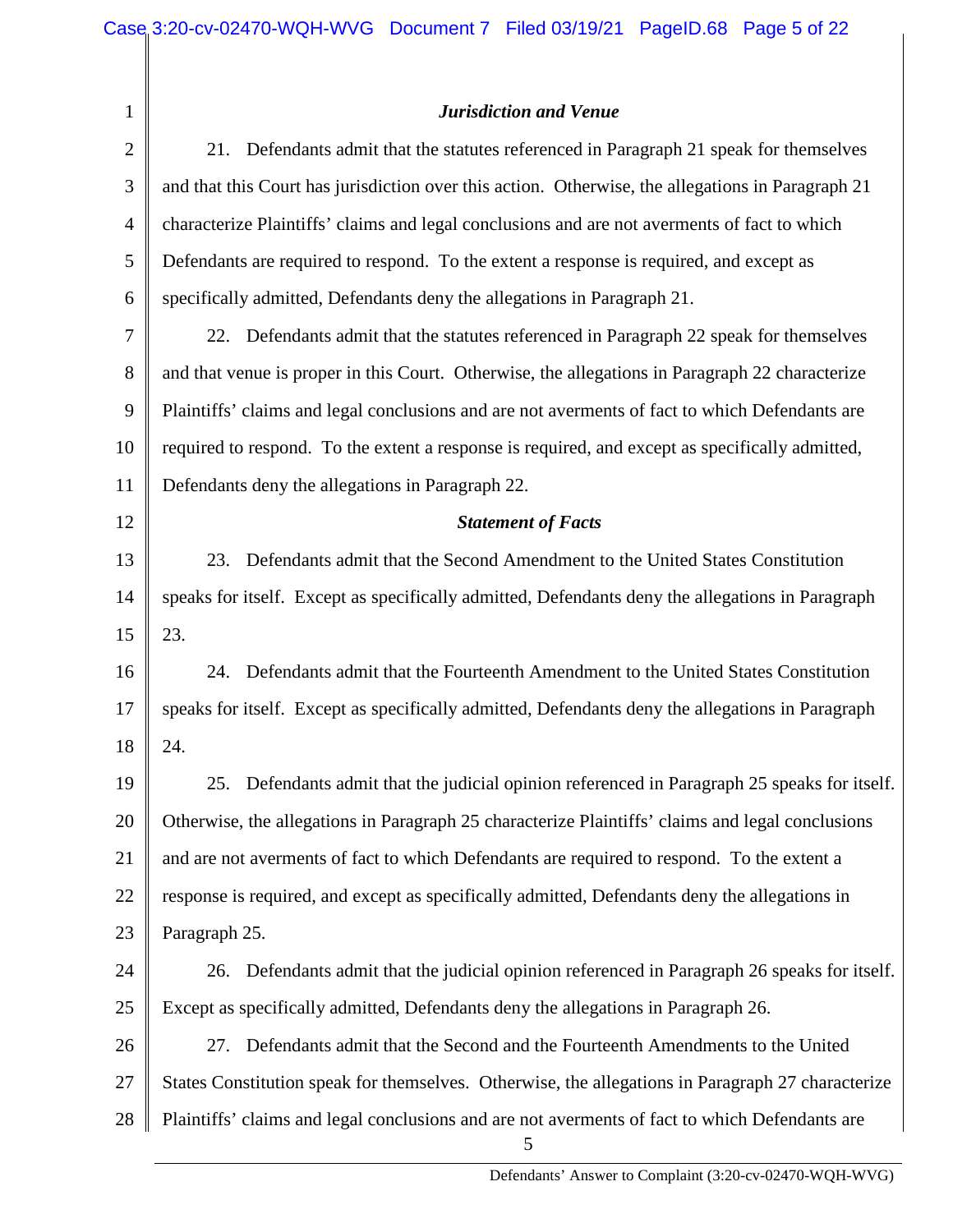1 2 required to respond. To the extent a response is required, and except as specifically admitted, Defendants deny the allegations in Paragraph 27.

3 4 5 6 7 28. Defendants admit that the judicial opinion referenced in Paragraph 28 speaks for itself. Otherwise, the allegations in Paragraph 28 characterize Plaintiffs' claims and legal conclusions and are not averments of fact to which Defendants are required to respond. To the extent a response is required, and except as specifically admitted, Defendants deny the allegations in Paragraph 28.

8 9 10 11 12 29. Defendants admit that the judicial opinion referenced in Paragraph 29 speaks for itself. Otherwise, the allegations in Paragraph 29 characterize Plaintiffs' claims and legal conclusions and are not averments of fact to which Defendants are required to respond. To the extent a response is required, and except as specifically admitted, Defendants deny the allegations in Paragraph 29.

13 14 15 16 17 30. Defendants admit that the judicial opinions referenced in Paragraph 30 speak for themselves. Otherwise, the allegations in Paragraph 30 characterize Plaintiffs' claims and legal conclusions and are not averments of fact to which Defendants are required to respond. To the extent a response is required, and except as specifically admitted, Defendants deny the allegations in Paragraph 30.

18 19 20 31. The allegations in Paragraph 31 characterize Plaintiffs' claims and legal conclusions and are not averments of fact to which Defendants are required to respond. To the extent a response is required, Defendants deny the allegations in Paragraph 31.

21 22 23 32. The allegations in Paragraph 32 characterize Plaintiffs' claims and legal conclusions and are not averments of fact to which Defendants are required to respond. To the extent a response is required, Defendants deny the allegations in Paragraph 32.

24 25 26 33. The allegations in Paragraph 33 characterize Plaintiffs' claims and legal conclusions and are not averments of fact to which Defendants are required to respond. To the extent a response is required, Defendants deny the allegations in Paragraph 33.

- 27
- 28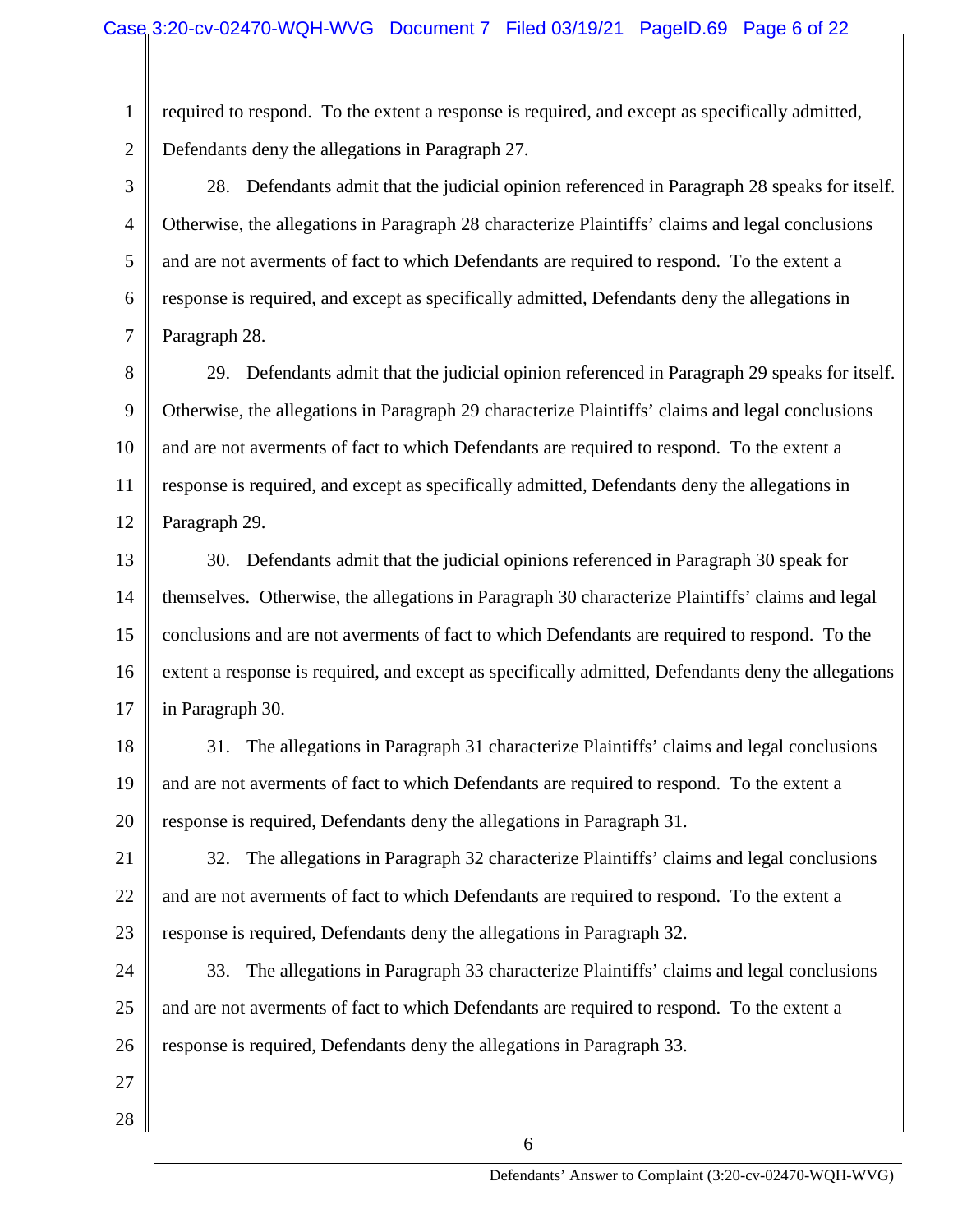| $\mathbf{1}$   | The allegations in Paragraph 34 characterize Plaintiffs' claims and legal conclusions<br>34.     |
|----------------|--------------------------------------------------------------------------------------------------|
| $\overline{2}$ | and are not averments of fact to which Defendants are required to respond. To the extent a       |
| 3              | response is required, Defendants deny the allegations in Paragraph 34.                           |
| $\overline{4}$ | The allegations in Paragraph 35 characterize Plaintiffs' claims and legal conclusions<br>35.     |
| 5              | and are not averments of fact to which Defendants are required to respond. To the extent a       |
| 6              | response is required, Defendants deny the allegations in Paragraph 35.                           |
| 7              | Defendants admit that the statute referenced in Paragraph 36 speaks for itself. Except<br>36.    |
| 8              | as specifically admitted, Defendants deny the allegations in Paragraph 36.                       |
| 9              | Defendants admit that the statute referenced in Paragraph 37 speaks for itself. Except<br>37.    |
| 10             | as specifically admitted, Defendants deny the allegations in Paragraph 37.                       |
| 11             | Defendants admit that the statute referenced in Paragraph 38 speaks for itself.<br>38.           |
| 12             | Otherwise, the allegations in Paragraph 38 characterize Plaintiffs' claims and legal conclusions |
| 13             | and are not averments of fact to which Defendants are required to respond. To the extent a       |
| 14             | response is required, and except as specifically admitted, Defendants deny the allegations in    |
| 15             | Paragraph 38.                                                                                    |
| 16             | Defendants admit that the statute referenced in Paragraph 39 speaks for itself. Except<br>39.    |
| 17             | as specifically admitted, Defendants deny the allegations in Paragraph 39.                       |
| 18             | Defendants admit that the statute referenced in Paragraph 40 speaks for itself. Except<br>40.    |
| 19             | as specifically admitted, Defendants deny the allegations in Paragraph 40.                       |
| 20             | 41. Defendants admit that the statute referenced in Paragraph 41 speaks for itself. Except       |
| 21             | as specifically admitted, Defendants deny the allegations in Paragraph 41.                       |
| 22             | 42. Defendants admit that the statute referenced in Paragraph 42 speaks for itself.              |
| 23             | Otherwise, the allegations in Paragraph 42 characterize Plaintiffs' claims and legal conclusions |
| 24             | and are not averments of fact to which Defendants are required to respond. To the extent a       |
| 25             | response is required, and except as specifically admitted, Defendants deny the allegations in    |
| 26             | Paragraph 42.                                                                                    |
| 27             | Defendants admit that the statute referenced in Paragraph 43 speaks for itself.<br>43.           |
|                |                                                                                                  |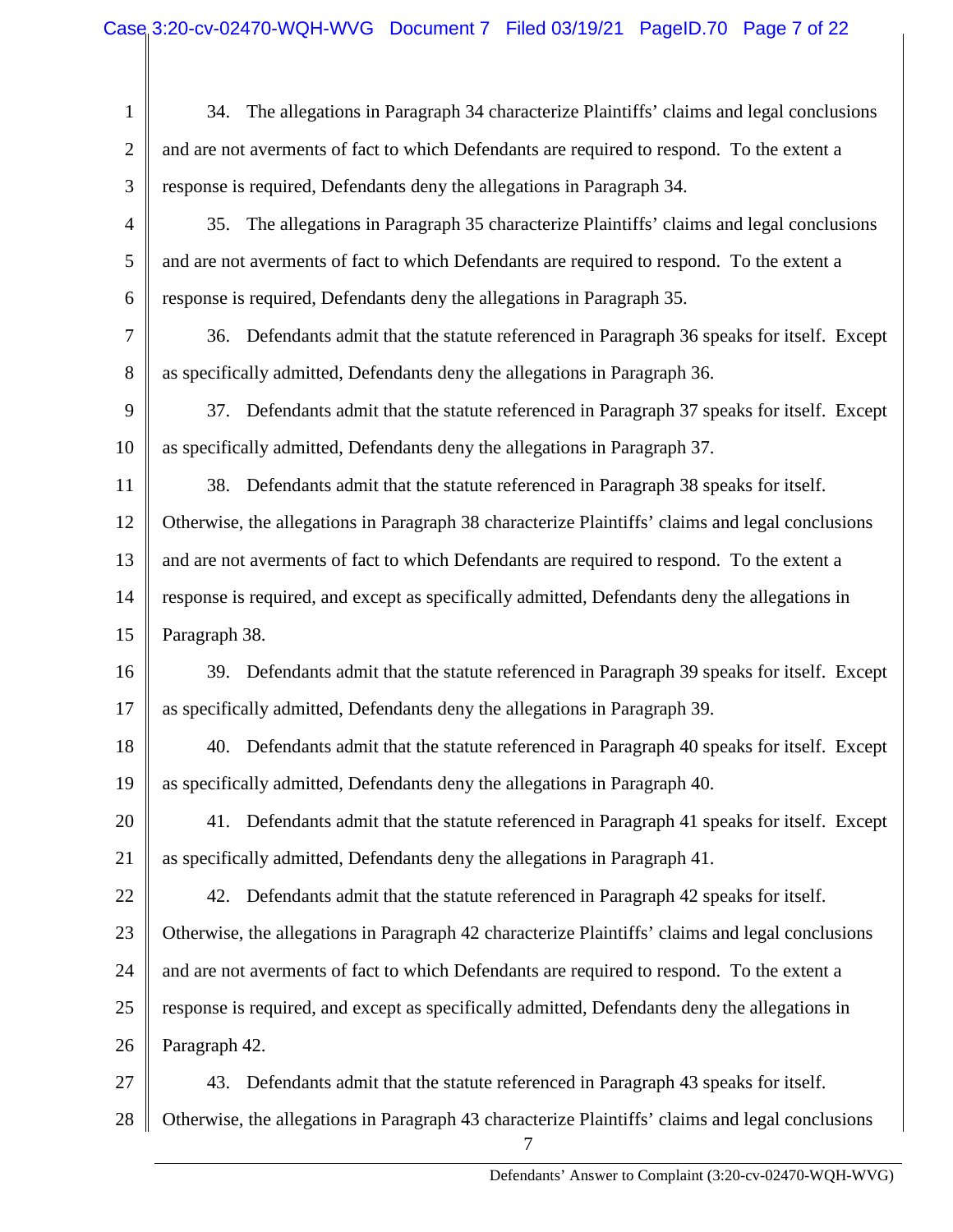1 2 3 and are not averments of fact to which Defendants are required to respond. To the extent a response is required, and except as specifically admitted, Defendants deny the allegations in Paragraph 43.

- 4 5 44. Defendants admit that the statute referenced in Paragraph 44 speaks for itself. Except as specifically admitted, Defendants deny the allegations in Paragraph 44.
- 6 7 8 45. The allegations in Paragraph 45 characterize Plaintiffs' claims and legal conclusions and are not averments of fact to which Defendants are required to respond. To the extent a response is required, Defendants deny the allegations in Paragraph 45.
- 9 10 11 12 46. Defendants admit that the Dealer's Record of Sale (DROS) Entry System (DES) is a web-based application used by firearms dealers for reporting certain transactions to the BOF, and that the website address for the DES is https://DES.doj.ca.gov. Except as specifically admitted, Defendants deny the allegations in Paragraph 46.
- 13 14 15 47. Defendants admit that the "California Department of Justice Bureau of Firearms DROS Entry System (DES) Firearms and Ammunition Dealer User Guide" is dated "1/15/20," marked as "Rev. 4," and is available at
- 16 https://oag.ca.gov/sites/all/files/agweb/pdfs/firearms/pdf/dros-des-firearms-ammunition-dealer-
- 17 user-guide.pdf. Except as specifically admitted, Defendants deny the allegations in Paragraph 47.
- 18 19 20 21 22 48. Defendants admit that the statute referenced in Paragraph 48 speaks for itself. Otherwise, the allegations in Paragraph 48 characterize Plaintiffs' claims and legal conclusions and are not averments of fact to which Defendants are required to respond. To the extent a response is required, and except as specifically admitted, Defendants deny the allegations in
- 23

Paragraph 48.

- 24 49. Defendants admit that the statute referenced in Paragraph 49 speaks for itself. Except as specifically admitted, Defendants deny the allegations in Paragraph 49.
- 25 26 50. Defendants admit that the statute referenced in Paragraph 50 speaks for itself. Except as specifically admitted, Defendants deny the allegations in Paragraph 50.
- 27 28 51. Defendants admit that the statute referenced in Paragraph 51 speaks for itself. Except as specifically admitted, Defendants deny the allegations in Paragraph 51.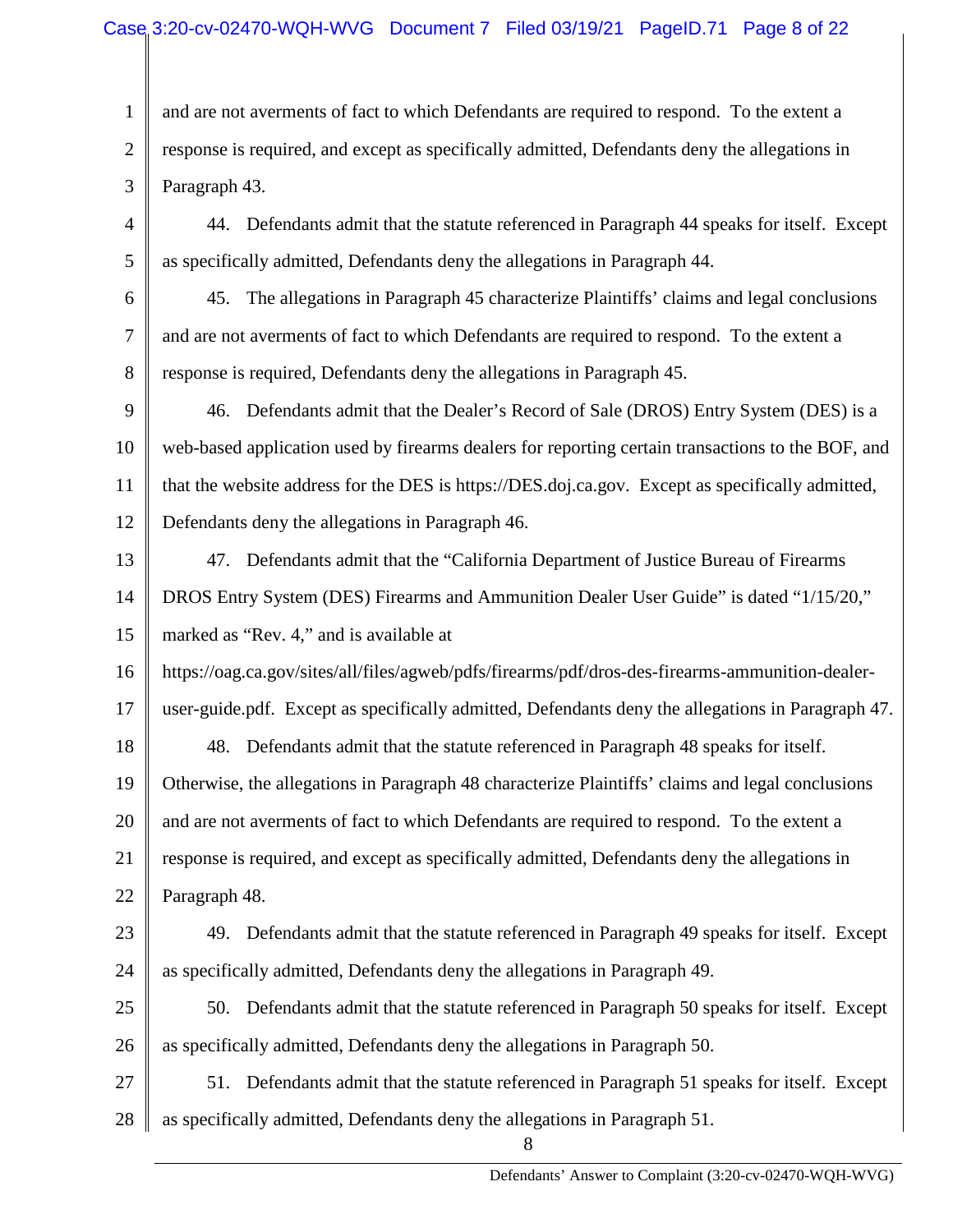| $\mathbf{1}$   | 52. Defendants admit that the statute referenced in Paragraph 52 speaks for itself. Except        |
|----------------|---------------------------------------------------------------------------------------------------|
| $\overline{2}$ | as specifically admitted, Defendants deny the allegations in Paragraph 52.                        |
| 3              | 53. Defendants admit that the statute referenced in Paragraph 53 speaks for itself, and that      |
| $\overline{4}$ | the BOF has limited access to the federal government's National Instant Criminal Background       |
| 5              | Check System in certain circumstances. Except as specifically admitted, Defendants deny the       |
| 6              | allegations in Paragraph 53.                                                                      |
| 7              | 54. Defendants admit that the statutes referenced in Paragraph 54 speak for themselves.           |
| 8              | Except as specifically admitted, Defendants deny the allegations in Paragraph 54.                 |
| 9              | 55. Defendants admit that the BOF utilizes certain records, databases, and systems in             |
| 10             | determining whether an individual is prohibited by state or federal law from possessing,          |
| 11             | receiving, owning, or purchasing a firearm. Except as specifically admitted, Defendants deny the  |
| 12             | allegations in Paragraph 55.                                                                      |
| 13             | The allegations in Paragraph 56 characterize Plaintiffs' claims and legal conclusions<br>56.      |
| 14             | and are not averments of fact to which Defendants are required to respond. To the extent a        |
| 15             | response is required, Defendants deny the allegations in Paragraph 56.                            |
| 16             | 57. Defendants admit that the regulation referenced in Paragraph 57 speaks for itself.            |
| 17             | Except as specifically admitted, Defendants deny the allegations in Paragraph 57.                 |
| 18             | 58. Defendants admit that the regulation referenced in Paragraph 58 speaks for itself.            |
| 19             | Except as specifically admitted, Defendants deny the allegations in Paragraph 58.                 |
| 20             | 59. Defendants admit that BOF electronic databases contain information regarding                  |
| 21             | individuals with a Certificate of Eligibility issued by the DOJ. Except as specifically admitted, |
| 22             | Defendants deny the allegations in Paragraph 59.                                                  |
| 23             | 60. Defendants admit that, with certain identifying information, the BOF can verify if an         |
| 24             | individual holds a valid Certificate of Eligibility. Except as specifically admitted, Defendants  |
| 25             | deny the allegations in Paragraph 60.                                                             |
| 26             | 61. Defendants admit that the statute referenced in Paragraph 61 speaks for itself, and that      |
| 27             | the BOF utilizes certain records, databases, and systems in determining whether an individual is  |
| 28             |                                                                                                   |
|                | 9                                                                                                 |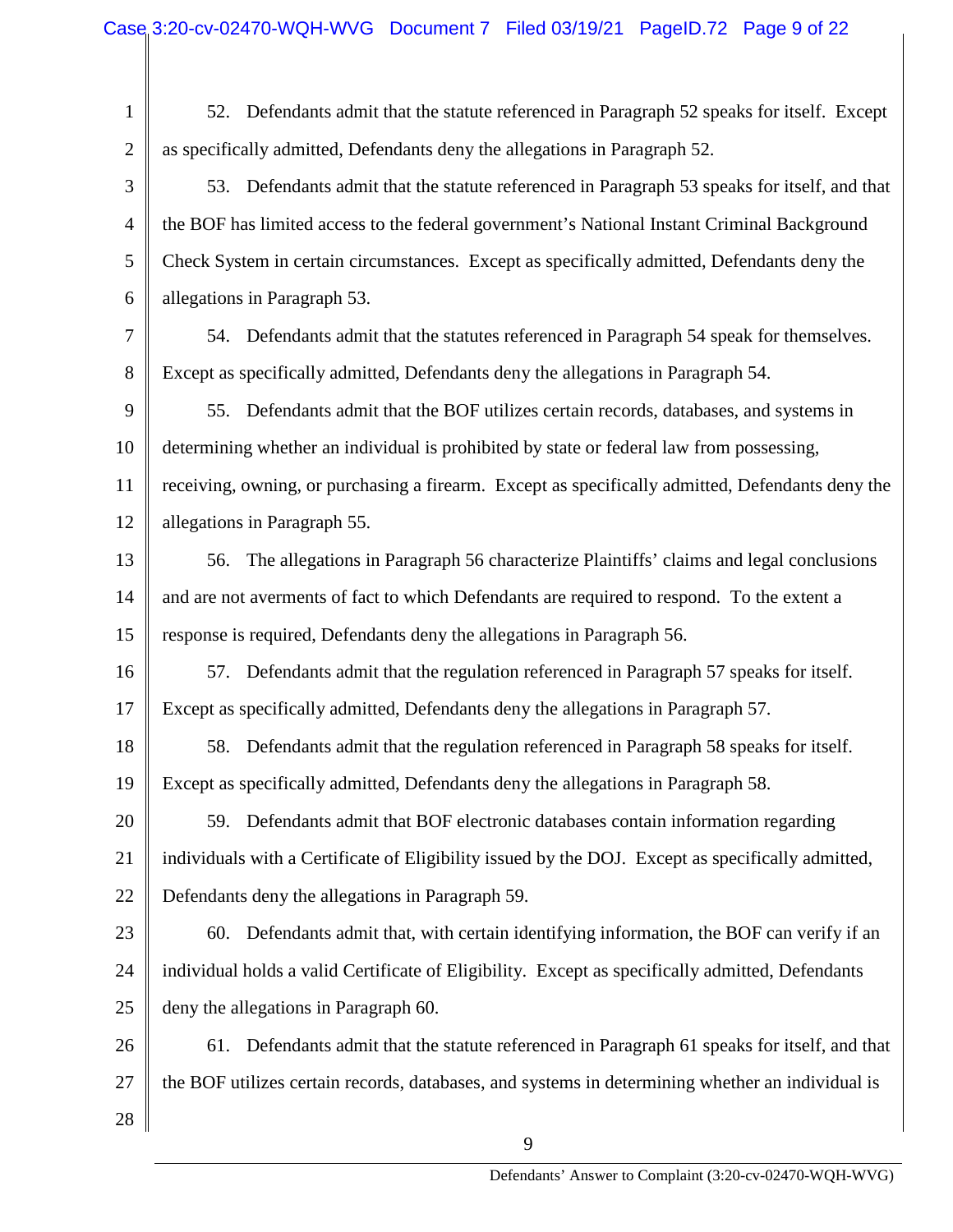| $\mathbf{1}$   | prohibited by state or federal law from possessing, receiving, owning, or purchasing a firearm.     |
|----------------|-----------------------------------------------------------------------------------------------------|
| $\overline{2}$ | Except as specifically admitted, Defendants deny the allegations in Paragraph 61.                   |
| 3              | The allegations in Paragraph 62 characterize Plaintiffs' claims and legal conclusions<br>62.        |
| $\overline{4}$ | and are not averments of fact to which Defendants are required to respond. To the extent a          |
| 5              | response is required, Defendants deny the allegations in Paragraph 62.                              |
| 6              | The allegations in Paragraph 63 characterize Plaintiffs' claims and legal conclusions<br>63.        |
| 7              | and are not averments of fact to which Defendants are required to respond. To the extent a          |
| 8              | response is required, Defendants deny the allegations in Paragraph 63.                              |
| 9              | The allegations in Paragraph 64 characterize Plaintiffs' claims and legal conclusions<br>64.        |
| 10             | and are not averments of fact to which Defendants are required to respond. To the extent a          |
| 11             | response is required, Defendants deny the allegations in Paragraph 64.                              |
| 12             | 65. Defendants admit that the statutes referenced in Paragraph 65 speak for themselves.             |
| 13             | Otherwise, the allegations in Paragraph 65 characterize Plaintiffs' claims and legal conclusions    |
| 14             | and are not averments of fact to which Defendants are required to respond. To the extent a          |
| 15             | response is required, and except as specifically admitted, Defendants deny the allegations in       |
| 16             | Paragraph 65.                                                                                       |
| 17             | The allegations in Paragraph 66 characterize Plaintiffs' claims and legal conclusions<br>66.        |
| 18             | and are not averments of fact to which Defendants are required to respond. To the extent a          |
| 19             | response is required, Defendants deny the allegations in Paragraph 66.                              |
| 20             | 67. Defendants admit that the statute referenced in Paragraph 67 speaks for itself. Except          |
| 21             | as specifically admitted, Defendants deny the allegations in Paragraph 67.                          |
| 22             | Defendants admit that the BOF's Armed Prohibited Persons System (APPS) provides<br>68.              |
| 23             | law enforcement agencies with certain information about gun owners. Otherwise, the allegations      |
| 24             | in Paragraph 68 characterize Plaintiffs' claims and legal conclusions and are not averments of fact |
| 25             | to which Defendants are required to respond. To the extent a response is required, and except as    |
| 26             | specifically admitted, Defendants deny the allegations in Paragraph 68.                             |
| 27             | 69. Defendants admit that the DOJ report referenced in Paragraph 69 speaks for itself, and          |
| 28             | that it is available at https://oag.ca.gov/system/files/attachments/press-                          |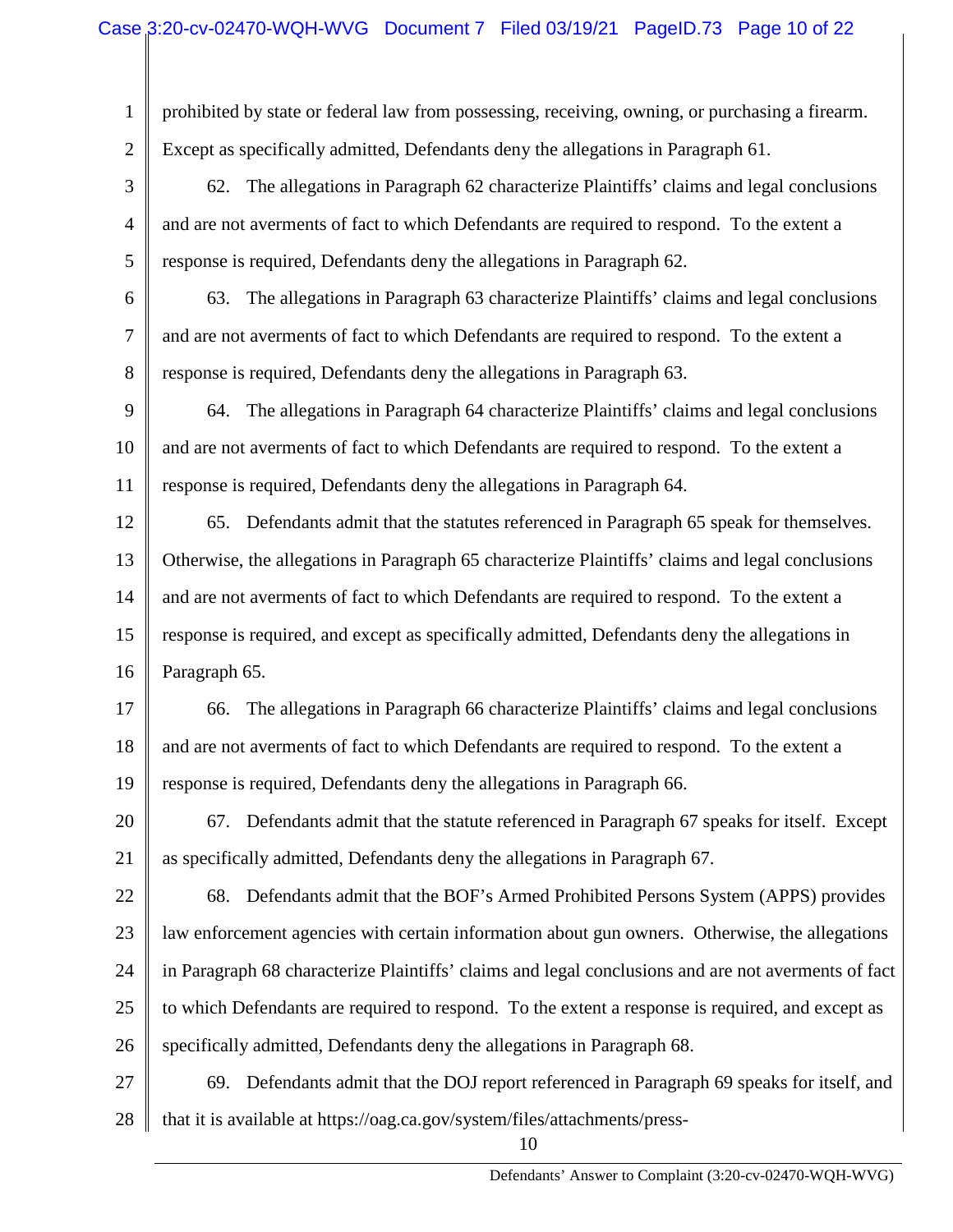<span id="page-10-0"></span>

| $\mathbf{1}$   | docs/APPS%202019%20Report.pdf. <sup>3</sup> Except as specifically admitted, Defendants deny the                                                                                                                                                                                             |
|----------------|----------------------------------------------------------------------------------------------------------------------------------------------------------------------------------------------------------------------------------------------------------------------------------------------|
| $\overline{2}$ | allegations in Paragraph 69.                                                                                                                                                                                                                                                                 |
| 3              | 70. Defendants admit that the statutes referenced in Paragraph 70 speak for themselves.                                                                                                                                                                                                      |
| $\overline{4}$ | Otherwise, the allegations in Paragraph 70 characterize Plaintiffs' claims and legal conclusions                                                                                                                                                                                             |
| 5              | and are not averments of fact to which Defendants are required to respond. To the extent a                                                                                                                                                                                                   |
| 6              | response is required, and except as specifically admitted, Defendants deny the allegations in                                                                                                                                                                                                |
| $\tau$         | Paragraph 70.                                                                                                                                                                                                                                                                                |
| 8              | The allegations in Paragraph 71 characterize Plaintiffs' claims and legal conclusions<br>71.                                                                                                                                                                                                 |
| 9              | and are not averments of fact to which Defendants are required to respond. To the extent a                                                                                                                                                                                                   |
| 10             | response is required, Defendants deny the allegations in Paragraph 71.                                                                                                                                                                                                                       |
| 11             | The allegations in Paragraph 72 characterize Plaintiffs' claims and legal conclusions<br>72.                                                                                                                                                                                                 |
| 12             | and are not averments of fact to which Defendants are required to respond. To the extent a                                                                                                                                                                                                   |
| 13             | response is required, Defendants deny the allegations in Paragraph 72.                                                                                                                                                                                                                       |
| 14             | 73. Defendants lack knowledge or information sufficient to form a belief as to the truth of                                                                                                                                                                                                  |
| 15             | the remaining allegations in Paragraph 73, and, on that basis, deny those allegations.                                                                                                                                                                                                       |
| 16             | 74. Defendants lack knowledge or information sufficient to form a belief as to the truth of                                                                                                                                                                                                  |
| 17             | the remaining allegations in Paragraph 74, and, on that basis, deny those allegations.                                                                                                                                                                                                       |
| 18             | Defendants lack knowledge or information sufficient to form a belief as to the truth of<br>75.                                                                                                                                                                                               |
| 19             | the remaining allegations in Paragraph 75, and, on that basis, deny those allegations.                                                                                                                                                                                                       |
| 20             | 76. Defendants lack knowledge or information sufficient to form a belief as to the truth of                                                                                                                                                                                                  |
| 21             | the allegations in Paragraph 76, and, on that basis, deny those allegations.                                                                                                                                                                                                                 |
| 22             | Defendants lack knowledge or information sufficient to form a belief as to the truth of<br>77.                                                                                                                                                                                               |
| 23             | the remaining allegations in Paragraph 77, and, on that basis, deny those allegations.                                                                                                                                                                                                       |
| 24             | 78.<br>The allegations in Paragraph 78 characterize Plaintiffs' claims and legal conclusions                                                                                                                                                                                                 |
| 25             | and are not averments of fact to which Defendants are required to respond. To the extent a                                                                                                                                                                                                   |
| 26             | response is required, Defendants deny the allegations in Paragraph 78.                                                                                                                                                                                                                       |
| 27<br>28       | $3$ Defendants also admit that the DOJ video referenced in footnote 2 of the Complaint<br>speaks for itself, and that is available at https://www.youtube.com/watch?v=2AtMaRTE_r4.<br>Except as specifically admitted, Defendants deny the allegations in footnote 2 of the Complaint.<br>11 |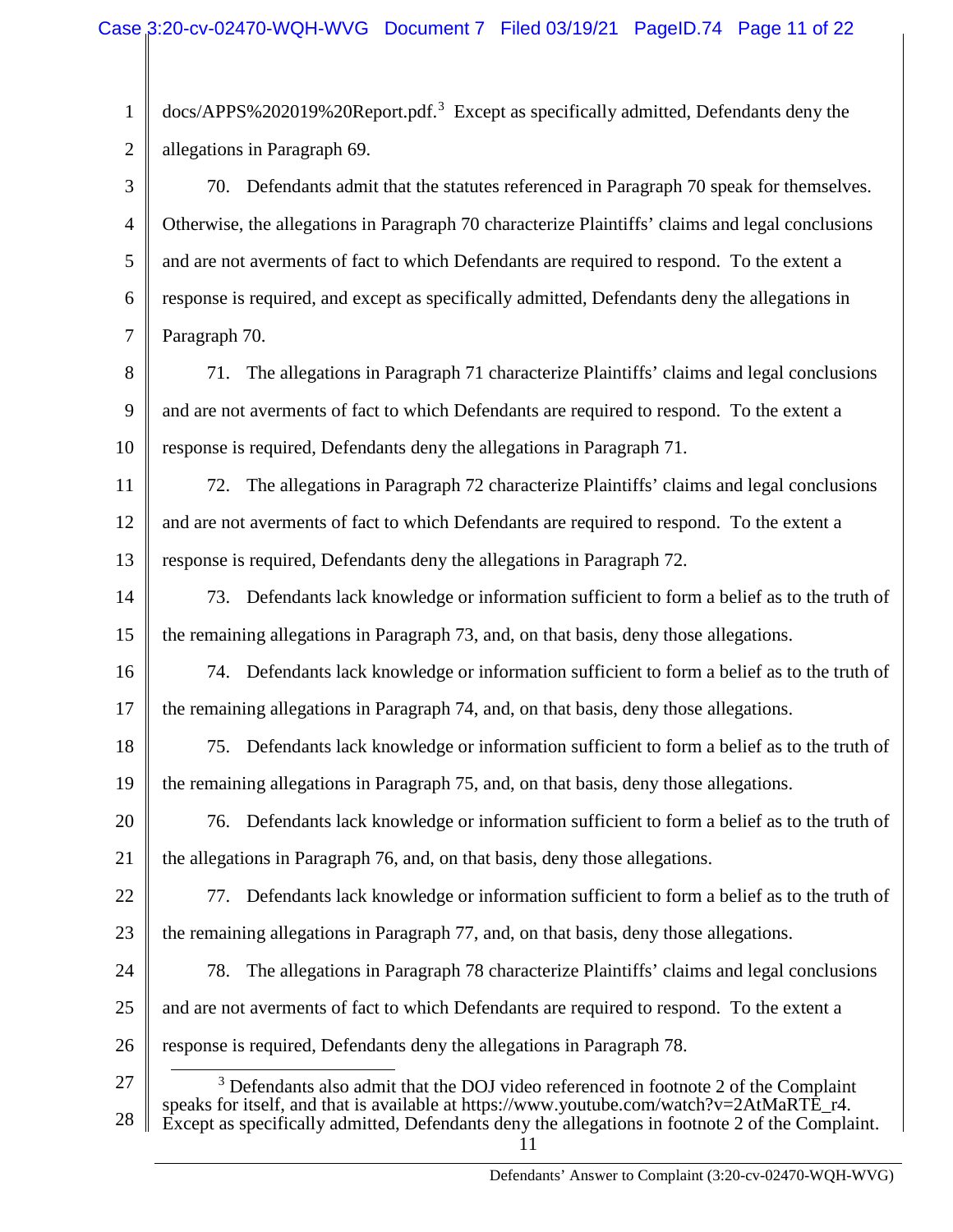| $\mathbf{1}$   | The allegations in Paragraph 79 characterize Plaintiffs' claims and legal conclusions<br>79.         |
|----------------|------------------------------------------------------------------------------------------------------|
| $\overline{2}$ | and are not averments of fact to which Defendants are required to respond. To the extent a           |
| 3              | response is required, Defendants deny the allegations in Paragraph 79.                               |
| $\overline{4}$ | The allegations in Paragraph 80 characterize Plaintiffs' claims and legal conclusions<br>80.         |
| 5              | and are not averments of fact to which Defendants are required to respond. To the extent a           |
| 6              | response is required, Defendants deny the allegations in Paragraph 80.                               |
| 7              | The allegations in Paragraph 81 characterize Plaintiffs' claims and legal conclusions<br>81.         |
| 8              | and are not averments of fact to which Defendants are required to respond. To the extent a           |
| 9              | response is required, Defendants deny the allegations in Paragraph 81.                               |
| 10             | Defendants admit that the name John Phillips is associated with a firearms dealership<br>82.         |
| 11             | named Poway Weapons & Gear Inc. in the DOJ Centralized List of Firearms Dealers.                     |
| 12             | Defendants lack knowledge or information sufficient to form a belief as to the truth of the          |
| 13             | remaining allegations in Paragraph 82, and, on that basis, deny those allegations.                   |
| 14             | 83. Defendants admit that the name Darin Prince is associated with a firearms dealership             |
| 15             | named North County Firearms in the DOJ Centralized List of Firearms Dealers. Defendants lack         |
| 16             | knowledge or information sufficient to form a belief as to the truth of the remaining allegations in |
| 17             | Paragraph 83, and, on that basis, deny those allegations.                                            |
| 18             | 84. Defendants lack knowledge or information sufficient to form a belief as to the truth of          |
| 19             | the allegations in Paragraph 84, and, on that basis, deny those allegations.                         |
| 20             | 85. Defendants lack knowledge or information sufficient to form a belief as to the truth of          |
| 21             | the allegations in Paragraph 85, and, on that basis, deny those allegations.                         |
| 22             | The allegations in Paragraph 86 characterize Plaintiffs' claims and legal conclusions<br>86.         |
| 23             | and are not averments of fact to which Defendants are required to respond. To the extent a           |
| 24             | response is required, Defendants deny the allegations in Paragraph 86.                               |
| 25             | Defendants lack knowledge or information sufficient to form a belief as to the truth of<br>87.       |
| 26             | the allegations in Paragraph 87, and, on that basis, deny those allegations.                         |
| 27             | Defendants lack knowledge or information sufficient to form a belief as to the truth of<br>88.       |
| 28             | the allegations in Paragraph 88, and, on that basis, deny those allegations.<br>12                   |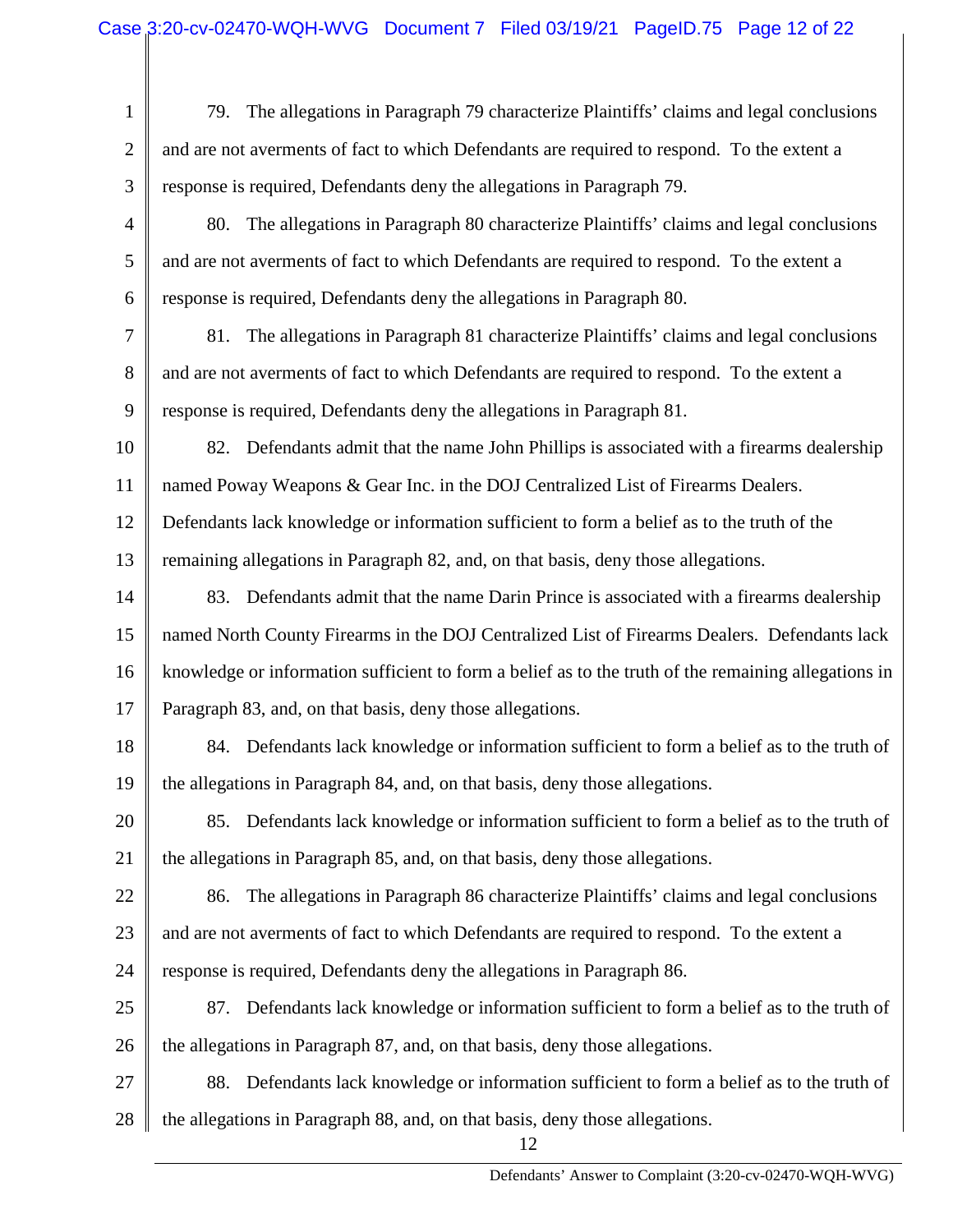| $\mathbf{1}$   | 89. Defendants lack knowledge or information sufficient to form a belief as to the truth of        |
|----------------|----------------------------------------------------------------------------------------------------|
| $\overline{2}$ | the allegations in Paragraph 89, and, on that basis, deny those allegations.                       |
| 3              | 90. Defendants lack knowledge or information sufficient to form a belief as to the truth of        |
| $\overline{4}$ | the allegations in Paragraph 90, and, on that basis, deny those allegations.                       |
| 5              | 91. Defendants lack knowledge or information sufficient to form a belief as to the truth of        |
| 6              | the allegations in Paragraph 91, and, on that basis, deny those allegations.                       |
| 7              | 92. Defendants lack knowledge or information sufficient to form a belief as to the truth of        |
| 8              | the allegations in Paragraph 92, and, on that basis, deny those allegations.                       |
| 9              | The allegations in Paragraph 93 characterize Plaintiffs' claims and legal conclusions<br>93.       |
| 10             | and are not averments of fact to which Defendants are required to respond. To the extent a         |
| 11             | response is required, Defendants deny the allegations in Paragraph 93.                             |
| 12             | <b>Count I: Deprivation of Civil Rights, Right to Keep and Bear Arms</b>                           |
| 13             | 94. Defendants admit that Plaintiffs purport to incorporate by reference their allegations in      |
| 14             | the preceding paragraphs.                                                                          |
| 15             | 95. Defendants admit that Plaintiffs are alleging that there is an actual and present              |
| 16             | controversy between the parties. Except as specifically admitted, Defendants deny the allegations  |
| 17             | in Paragraph 95.                                                                                   |
| 18             | 96. Defendants admit that the DOJ enforces California laws related to possessing and               |
| 19             | acquiring firearms. Otherwise, the allegations in Paragraph 96 characterize Plaintiffs' claims and |
| 20             | legal conclusions and are not averments of fact to which Defendants are required to respond. To    |
| 21             | the extent a response is required, and except as specifically admitted, Defendants deny the        |
| 22             | allegations in Paragraph 96.                                                                       |
| 23             | 97. Defendants admit that the DOJ enforces California laws related to possessing and               |
| 24             | acquiring firearms. Otherwise, the allegations in Paragraph 97 characterize Plaintiffs' claims and |
| 25             | legal conclusions and are not averments of fact to which Defendants are required to respond. To    |
| 26             | the extent a response is required, and except as specifically admitted, Defendants deny the        |
| 27             | allegations in Paragraph 97.                                                                       |
| 28             |                                                                                                    |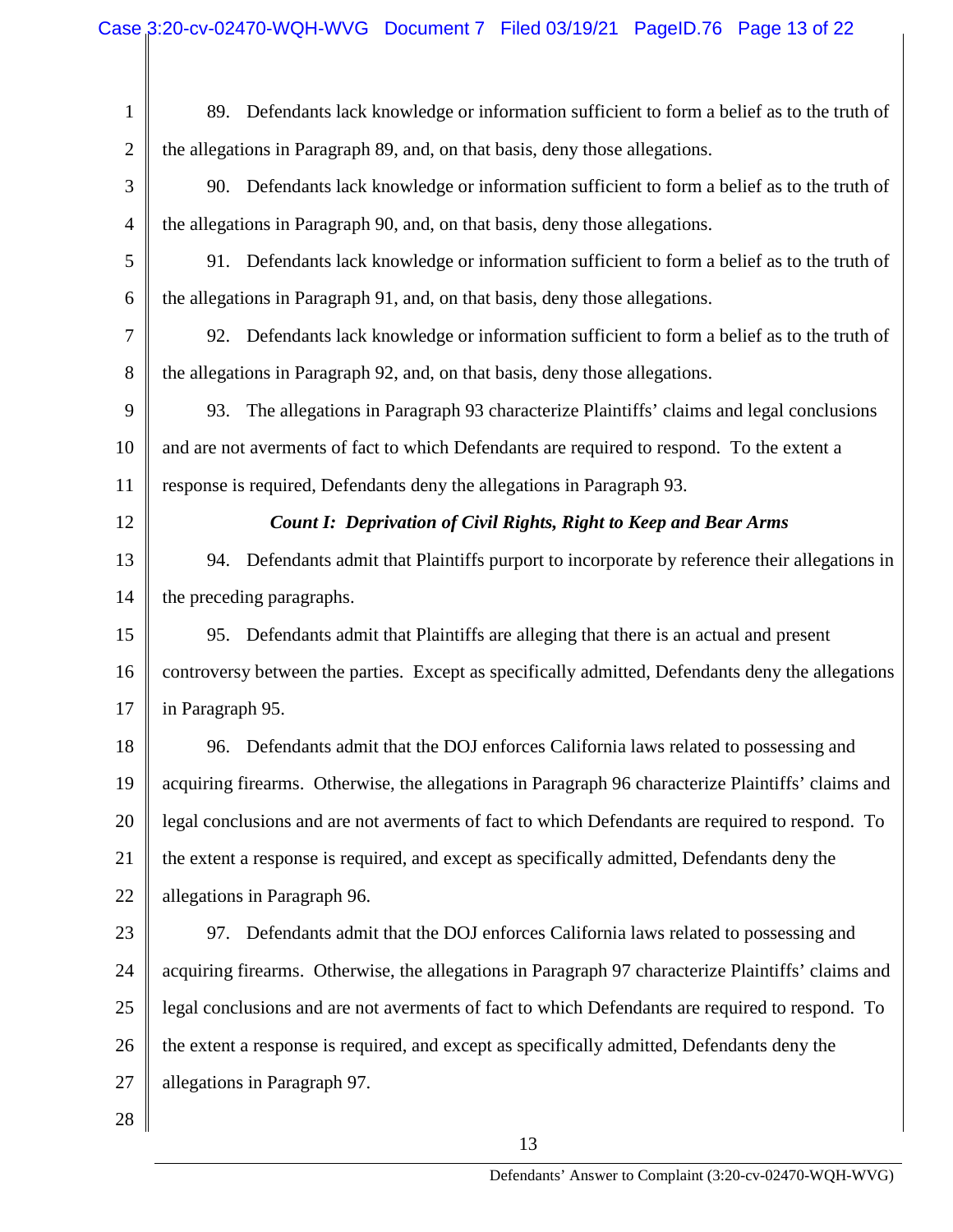1 2 3 4 5 6 7 8 98. Defendants admit that Xavier Becerra is the former Attorney General of the State of California, that the California Attorney General is the chief law officer of the State of California, and that the DOJ enforces California laws related to possessing and acquiring firearms. Defendants also admit that Luis Lopez is the Director of the BOF and that the Director oversees the operations of the BOF. Except as specifically admitted, Defendants deny the allegations in Paragraph 98. 99. Defendants admit that the Second Amendment to the United States Constitution speaks for itself. Otherwise, the allegations in Paragraph 99 characterize Plaintiffs' claims and

9 10 11 legal conclusions and are not averments of fact to which Defendants are required to respond. To the extent a response is required, and except as specifically admitted, Defendants deny the allegations in Paragraph 99.

12

13 100. Defendants lack knowledge or information sufficient to form a belief as to the truth of the allegations in Paragraph 100, and, on that basis, deny those allegations.

14 15 101. Defendants lack knowledge or information sufficient to form a belief as to the truth of the allegations in Paragraph 101, and, on that basis, deny those allegations.

16 17 102. Defendants lack knowledge or information sufficient to form a belief as to the truth of the allegations in Paragraph 102, and, on that basis, deny those allegations.

18 19 20 21 22 103. Defendants admit that firearms dealers are subject to California laws and regulations related to the sale of firearms. Otherwise, the allegations in Paragraph 103 characterize Plaintiffs' claims and legal conclusions and are not averments of fact to which Defendants are required to respond. To the extent a response is required, and except as specifically admitted, Defendants deny the allegations in Paragraph 103.

23

24 104. Defendants lack knowledge or information sufficient to form a belief as to the truth of the allegations in Paragraph 104, and, on that basis, deny those allegations.

25 26 27 105. The allegations in Paragraph 105 characterize Plaintiffs' claims and legal conclusions and are not averments of fact to which Defendants are required to respond. To the extent a response is required, Defendants deny the allegations in Paragraph 105.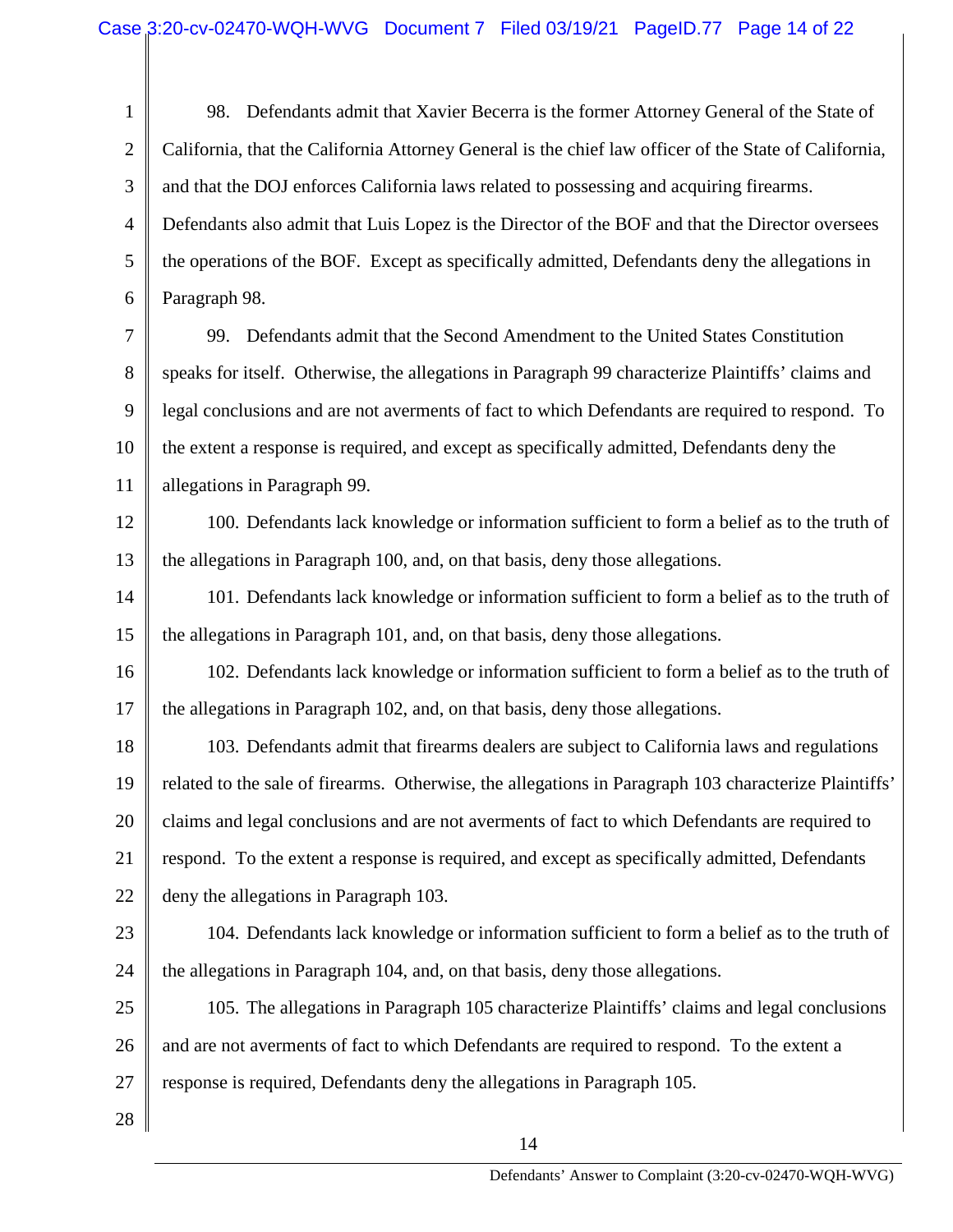1 2 3 106. The allegations in Paragraph 106 characterize Plaintiffs' claims and legal conclusions and are not averments of fact to which Defendants are required to respond. To the extent a response is required, Defendants deny the allegations in Paragraph 106.

4 5 6 107. The allegations in Paragraph 107 characterize Plaintiffs' claims and legal conclusions and are not averments of fact to which Defendants are required to respond. To the extent a response is required, Defendants deny the allegations in Paragraph 107.

7 8 9 10 11 108. Defendants admit that the judicial opinion referenced in Paragraph 108 speaks for itself. Otherwise, the allegations in Paragraph 108 characterize Plaintiffs' claims and legal conclusions and are not averments of fact to which Defendants are required to respond. To the extent a response is required, and except as specifically admitted, Defendants deny the allegations in Paragraph 108.

12 13 14 15 16 109. Defendants admit that the judicial opinion referenced in Paragraph 109 speaks for itself. Otherwise, the allegations in Paragraph 109 characterize Plaintiffs' claims and legal conclusions and are not averments of fact to which Defendants are required to respond. To the extent a response is required, and except as specifically admitted, Defendants deny the allegations in Paragraph 109.

17 18 19 20 21 110. Defendants admit that the judicial opinion referenced in Paragraph 110 speaks for itself. Otherwise, the allegations in Paragraph 110 characterize Plaintiffs' claims and legal conclusions and are not averments of fact to which Defendants are required to respond. To the extent a response is required, and except as specifically admitted, Defendants deny the allegations in Paragraph 110.

22 23 24 25 26 111. Defendants admit that the judicial opinions referenced in Paragraph 111 speak for themselves. Otherwise, the allegations in Paragraph 111 characterize Plaintiffs' claims and legal conclusions and are not averments of fact to which Defendants are required to respond. To the extent a response is required, and except as specifically admitted, Defendants deny the allegations in Paragraph 111.

27 28 112. Defendants admit that the judicial opinion referenced in Paragraph 112 speaks for itself. Otherwise, the allegations in Paragraph 112 characterize Plaintiffs' claims and legal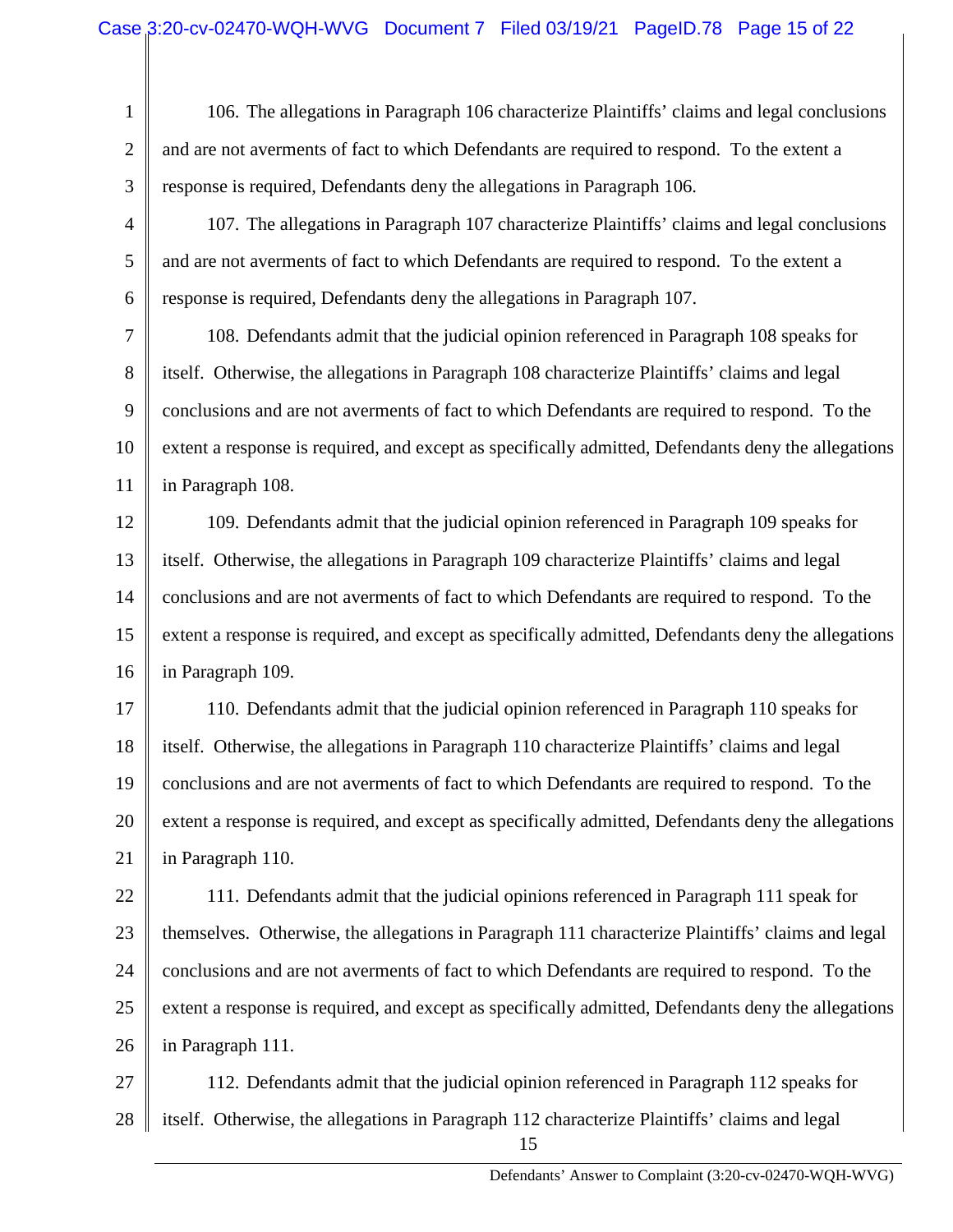1 2 3 conclusions and are not averments of fact to which Defendants are required to respond. To the extent a response is required, and except as specifically admitted, Defendants deny the allegations in Paragraph 112.

4 5 6 7 8 113. Defendants admit that the judicial opinions referenced in Paragraph 113 speak for themselves. Otherwise, the allegations in Paragraph 113 characterize Plaintiffs' claims and legal conclusions and are not averments of fact to which Defendants are required to respond. To the extent a response is required, and except as specifically admitted, Defendants deny the allegations in Paragraph 113.

9 10 11 114. The allegations in Paragraph 114 characterize Plaintiffs' claims and legal conclusions and are not averments of fact to which Defendants are required to respond. To the extent a response is required, Defendants deny the allegations in Paragraph 114.

12 13 14 115. The allegations in Paragraph 115 characterize Plaintiffs' claims and legal conclusions and are not averments of fact to which Defendants are required to respond. To the extent a response is required, Defendants deny the allegations in Paragraph 115.

15 16 17 18 19 116. Defendants admit that the judicial opinion referenced in Paragraph 116 speaks for itself. Otherwise, the allegations in Paragraph 116 characterize Plaintiffs' claims and legal conclusions and are not averments of fact to which Defendants are required to respond. To the extent a response is required, and except as specifically admitted, Defendants deny the allegations in Paragraph 116.

20 21 22 117. The allegations in Paragraph 117 characterize Plaintiffs' claims and legal conclusions and are not averments of fact to which Defendants are required to respond. To the extent a response is required, Defendants deny the allegations in Paragraph 117.

23 24 25 26 27 118. Defendants admit that the article referenced in Paragraph 118 speaks for itself. Otherwise, the allegations in Paragraph 118 characterize Plaintiffs' claims and legal conclusions and are not averments of fact to which Defendants are required to respond. To the extent a response is required, and except as specifically admitted, Defendants deny the allegations in Paragraph 118.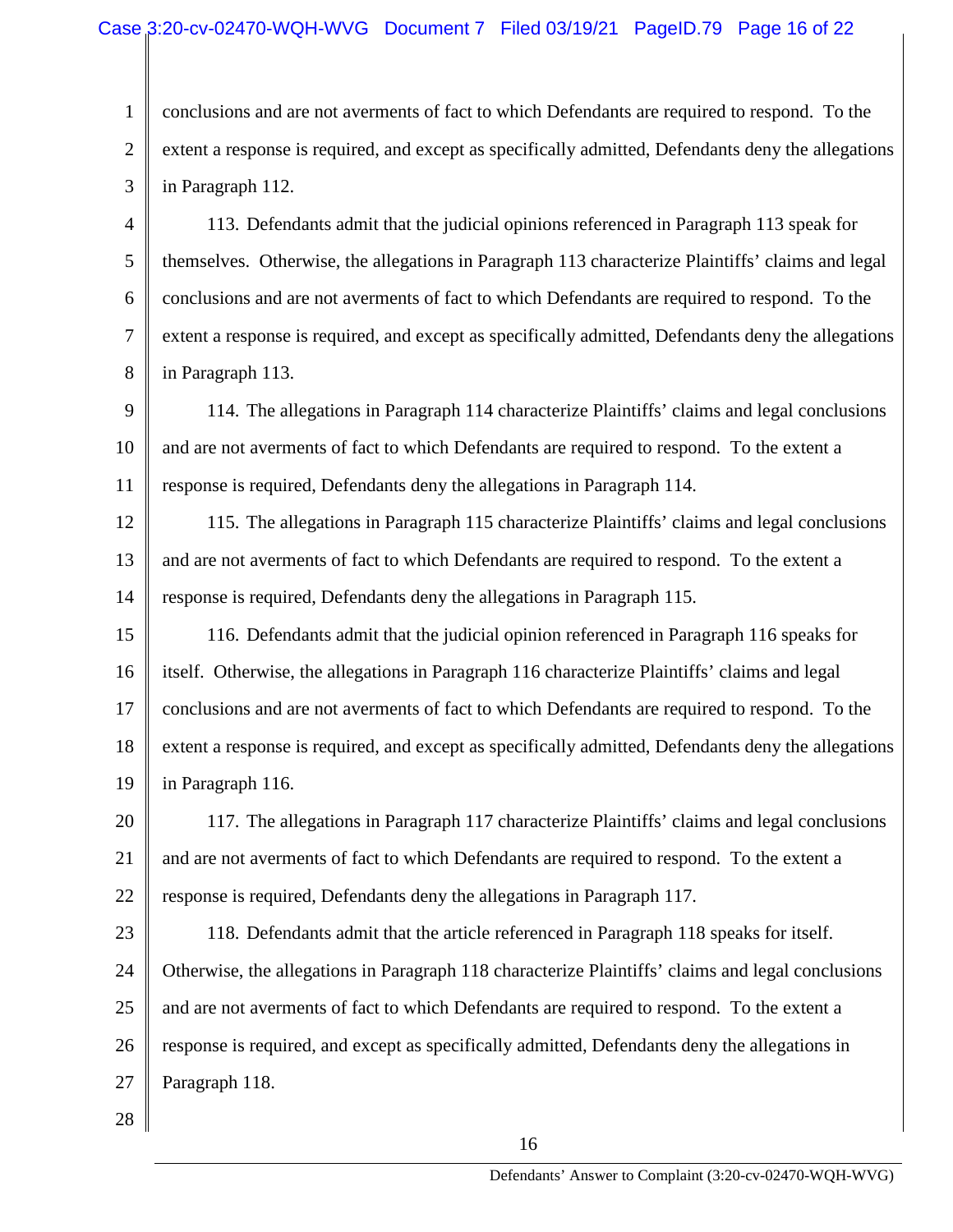1 2 3 4 5 6 7 8 9 10 11 12 13 14 15 16 17 18 19 20 21 22 23 24 25 26 27 28 119. The allegations in Paragraph 119 characterize Plaintiffs' claims and legal conclusions and are not averments of fact to which Defendants are required to respond. To the extent a response is required, Defendants deny the allegations in Paragraph 119. 120. The allegations in Paragraph 120 characterize Plaintiffs' claims and legal conclusions and are not averments of fact to which Defendants are required to respond. To the extent a response is required, Defendants deny the allegations in Paragraph 120. 121. Defendants admit that the DOJ enforces California laws related to possessing and acquiring firearms. Otherwise, the allegations in Paragraph 121 characterize Plaintiffs' claims and legal conclusions and are not averments of fact to which Defendants are required to respond. To the extent a response is required, and except as specifically admitted, Defendants deny the allegations in Paragraph 121. 122. The allegations in Paragraph 122 characterize Plaintiffs' claims and legal conclusions and are not averments of fact to which Defendants are required to respond. To the extent a response is required, Defendants deny the allegations in Paragraph 122. 123. Defendants admit that the statute referenced in Paragraph 123 speaks for itself. Otherwise, the allegations in Paragraph 123 characterize Plaintiffs' claims and legal conclusions and are not averments of fact to which Defendants are required to respond. To the extent a response is required, and except as specifically admitted, Defendants deny the allegations in Paragraph 123. 124. Defendants admit that the judicial opinion referenced in Paragraph 124 speaks for itself. Otherwise, the allegations in Paragraph 124 characterize Plaintiffs' claims and legal conclusions and are not averments of fact to which Defendants are required to respond. To the extent a response is required, and except as specifically admitted, Defendants deny the allegations in Paragraph 124. 125. Defendants admit that the judicial opinion referenced in Paragraph 125 speaks for itself. Otherwise, the allegations in Paragraph 125 characterize Plaintiffs' claims and legal conclusions and are not averments of fact to which Defendants are required to respond. To the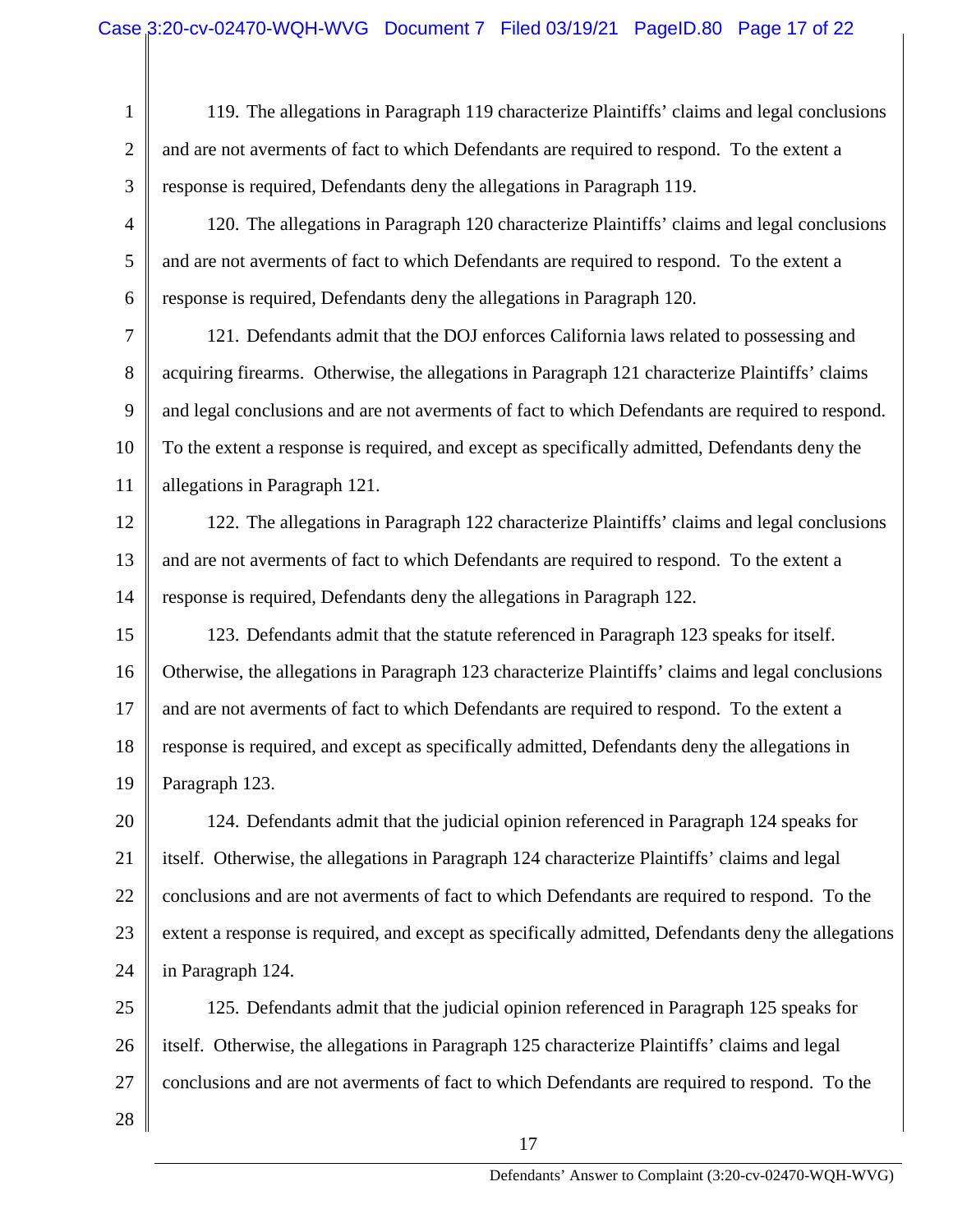1 2 extent a response is required, and except as specifically admitted, Defendants deny the allegations in Paragraph 125.

3 4 5 126. The allegations in Paragraph 126 characterize Plaintiffs' claims and legal conclusions and are not averments of fact to which Defendants are required to respond. To the extent a response is required, Defendants deny the allegations in Paragraph 126.

6 7 8 127. The allegations in Paragraph 127 characterize Plaintiffs' claims and legal conclusions and are not averments of fact to which Defendants are required to respond. To the extent a response is required, Defendants deny the allegations in Paragraph 127.

9 10 11 12 13 128. Defendants admit that individuals and firearms dealers are subject to California laws and regulations related to the sale of firearms. Otherwise, the allegations in Paragraph 128 characterize Plaintiffs' claims and legal conclusions and are not averments of fact to which Defendants are required to respond. To the extent a response is required, and except as specifically admitted, Defendants deny the allegations in Paragraph 128.

14 15 16 129. The allegations in Paragraph 129 characterize Plaintiffs' claims and legal conclusions and are not averments of fact to which Defendants are required to respond. To the extent a response is required, Defendants deny the allegations in Paragraph 129.

17 18 19 130. The allegations in Paragraph 130 characterize Plaintiffs' claims and legal conclusions and are not averments of fact to which Defendants are required to respond. To the extent a response is required, Defendants deny the allegations in Paragraph 130.

20 21 22 131. The allegations in Paragraph 131 characterize Plaintiffs' claims and legal conclusions and are not averments of fact to which Defendants are required to respond. To the extent a response is required, Defendants deny the allegations in Paragraph 131.

23 24 25 26 27 132. Defendants admit that individuals and firearms dealers are subject to California laws and regulations related to the sale of firearms. Otherwise, the allegations in Paragraph 132 characterize Plaintiffs' claims and legal conclusions and are not averments of fact to which Defendants are required to respond. To the extent a response is required, and except as specifically admitted, Defendants deny the allegations in Paragraph 132.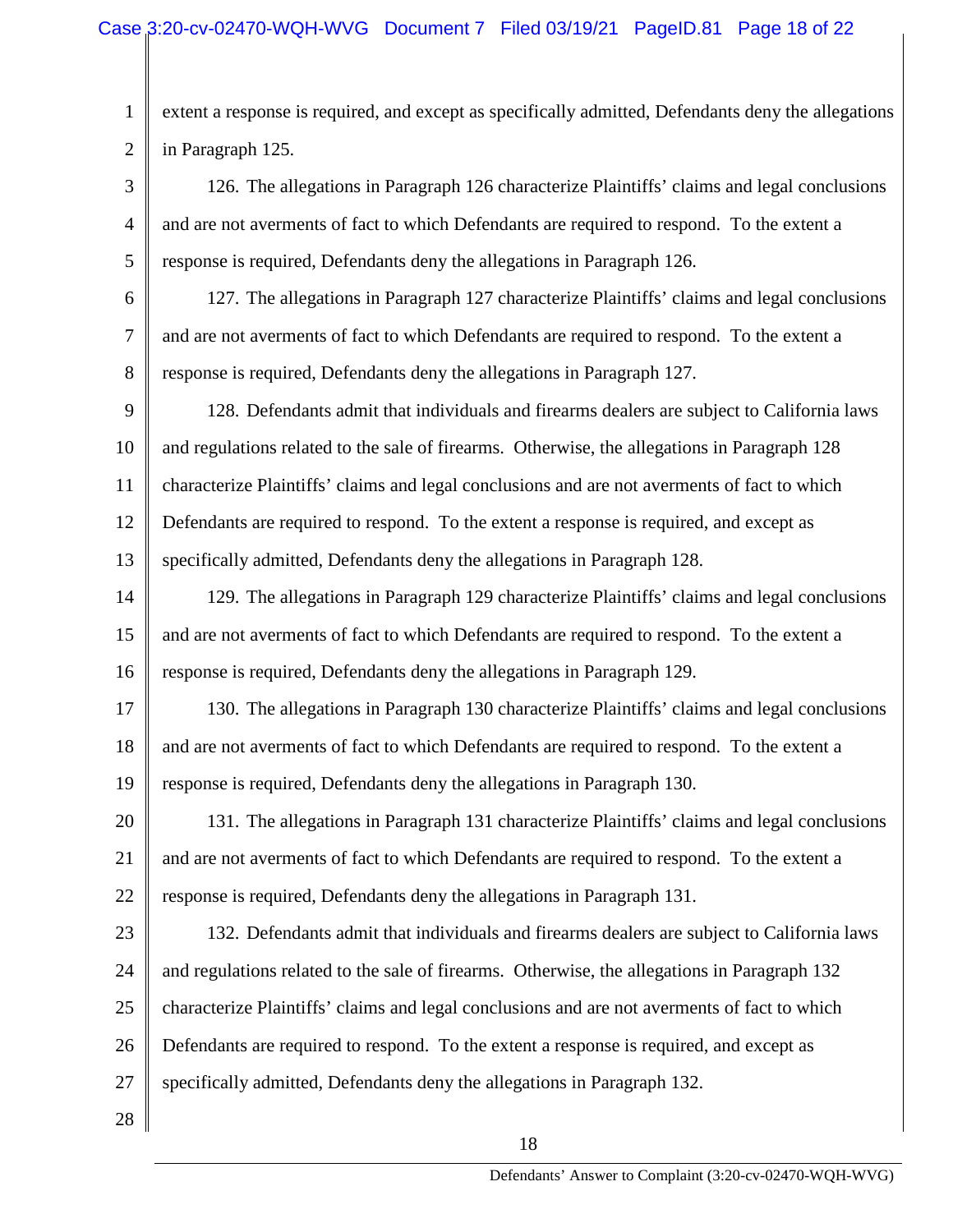| $\mathbf{1}$   | 133. Defendants lack knowledge or information sufficient to form a belief as to the truth of  |
|----------------|-----------------------------------------------------------------------------------------------|
| $\overline{2}$ | the allegations in Paragraph 133, and, on that basis, deny those allegations.                 |
| 3              | 134. Defendants deny that Plaintiffs are entitled to any of the relief requested in Paragraph |
| $\overline{4}$ | 134. In addition, the allegations in Paragraph 134 characterize Plaintiffs' claims and legal  |
| 5              | conclusions and are not averments of fact to which Defendants are required to respond. To the |
| 6              | extent a response is required, Defendants deny the allegations in Paragraph 134.              |
| 7              | 135. The allegations in Paragraph 135 characterize Plaintiffs' claims and legal conclusions   |
| 8              | and are not averments of fact to which Defendants are required to respond. To the extent a    |
| 9              | response is required, Defendants deny the allegations in Paragraph 135.                       |
| 10             | 136. The allegations in Paragraph 136 characterize Plaintiffs' claims and legal conclusions   |
| 11             | and are not averments of fact to which Defendants are required to respond. To the extent a    |
| 12             | response is required, Defendants deny the allegations in Paragraph 136.                       |
| 13             | <b>Count II: Deprivation of Civil Rights, Equal Protection</b>                                |
| 14             | 137. Defendants admit that Plaintiffs purports to incorporate by reference their allegations  |
| 15             | in the preceding paragraphs.                                                                  |
| 16             | 138. The allegations in Paragraph 138 characterize Plaintiffs' claims and legal conclusions   |
| 17             | and are not averments of fact to which Defendants are required to respond. To the extent a    |
| 18             | response is required, Defendants deny the allegations in Paragraph 138.                       |
| 19             | 139. The allegations in Paragraph 139 characterize Plaintiffs' claims and legal conclusions   |
| 20             | and are not averments of fact to which Defendants are required to respond. To the extent a    |
| 21             | response is required, Defendants deny the allegations in Paragraph 139.                       |
| 22             | 140. The allegations in Paragraph 140 characterize Plaintiffs' claims and legal conclusions   |
| 23             | and are not averments of fact to which Defendants are required to respond. To the extent a    |
| 24             | response is required, Defendants deny the allegations in Paragraph 140.                       |
| 25             | 141. The allegations in Paragraph 141 characterize Plaintiffs' claims and legal conclusions   |
| 26             | and are not averments of fact to which Defendants are required to respond. To the extent a    |
| 27             | response is required, Defendants deny the allegations in Paragraph 141.                       |
| 28             |                                                                                               |
|                | 1 <sub>O</sub>                                                                                |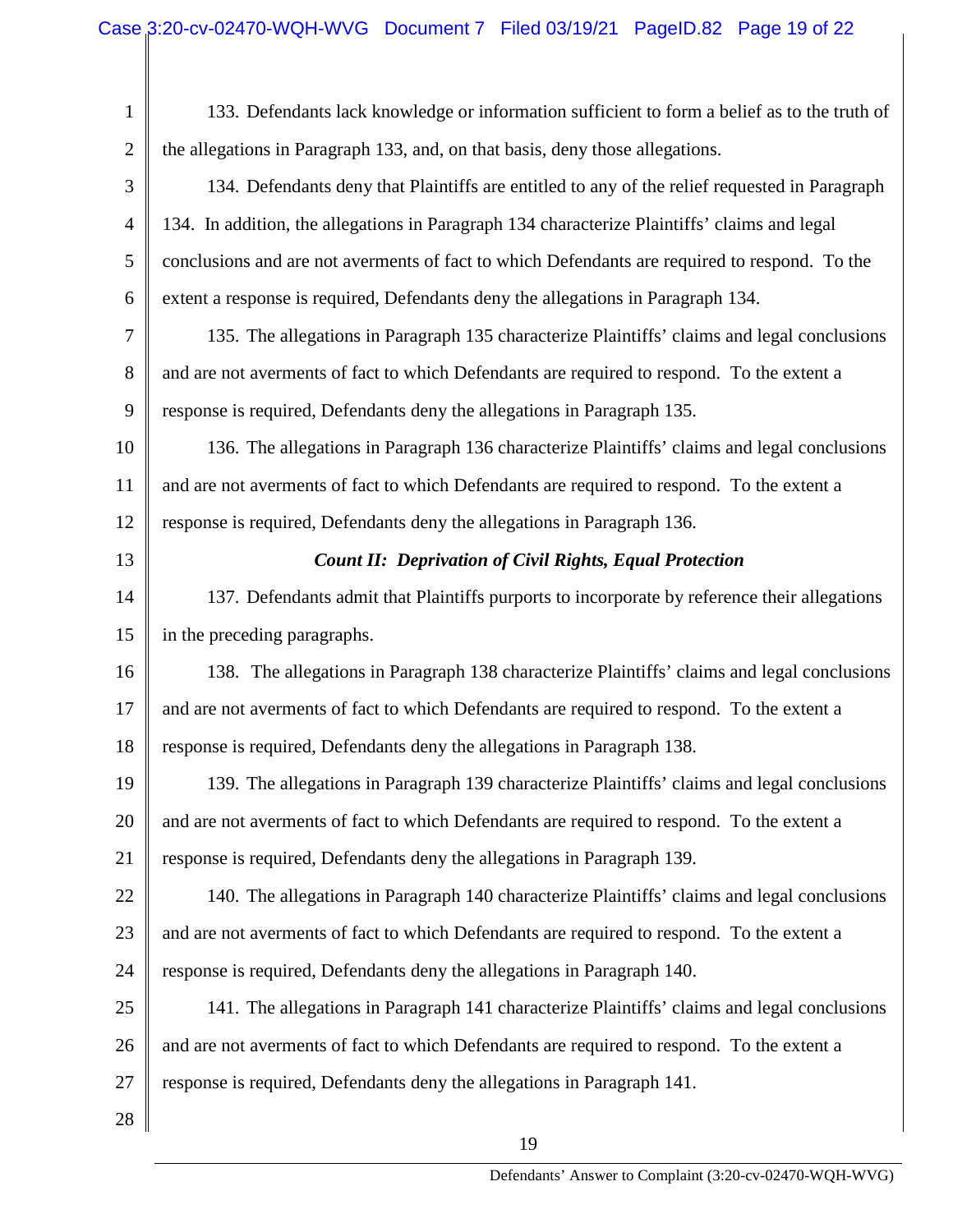| $\mathbf{1}$   | 142. The allegations in Paragraph 142 characterize Plaintiffs' claims and legal conclusions          |  |  |  |
|----------------|------------------------------------------------------------------------------------------------------|--|--|--|
| $\overline{c}$ | and are not averments of fact to which Defendants are required to respond. To the extent a           |  |  |  |
| 3              | response is required, Defendants deny the allegations in Paragraph 142.                              |  |  |  |
| 4              | 143. The allegations in Paragraph 143 characterize Plaintiffs' claims and legal conclusions          |  |  |  |
| 5              | and are not averments of fact to which Defendants are required to respond. To the extent a           |  |  |  |
| 6              | response is required, Defendants deny the allegations in Paragraph 143.                              |  |  |  |
| 7              | <b>Prayer for Relief</b>                                                                             |  |  |  |
| 8              | Defendants admit that Plaintiff purports to request the relief listed in the Prayer for Relief,      |  |  |  |
| 9              | but deny that Plaintiffs are entitled to the requested relief or any other relief. To the extent the |  |  |  |
| 10             | Prayer for Relief contains any allegations to which a response is required, Defendants deny them.    |  |  |  |
| 11             | <b>AFFIRMATIVE DEFENSES</b>                                                                          |  |  |  |
| 12             | Defendants assert the following affirmative defenses. In asserting these defenses,                   |  |  |  |
| 13             | Defendants do not assume the burden of establishing any fact or proposition where that burden is     |  |  |  |
| 14             | properly imposed on Plaintiffs. Defendants reserve the right to assert additional affirmative        |  |  |  |
| 15             | defenses that are revealed during the pendency of this action.                                       |  |  |  |
| 16             | <b>First Affirmative Defense</b>                                                                     |  |  |  |
| 17             | The Complaint, and each cause of action stated therein, fail to allege facts sufficient to           |  |  |  |
| 18             | constitute a cause of action.                                                                        |  |  |  |
| 19             | <b>Second Affirmative Defense</b>                                                                    |  |  |  |
| 20             | Plaintiffs' claims in this action are barred because Plaintiffs lack standing to bring them.         |  |  |  |
| 21             | <b>Third Affirmative Defense</b>                                                                     |  |  |  |
| 22             | To the extent Defendants have undertaken any conduct with respect to the subjects and                |  |  |  |
| 23             | events underlying the Complaint, such conduct was, at all times material thereto, undertaken in      |  |  |  |
| 24             | good faith and in reasonable reliance on existing law.                                               |  |  |  |
| 25             | <b>Fourth Affirmative Defense</b>                                                                    |  |  |  |
| 26             | Defendants have not knowingly or intentionally waived any applicable defense or                      |  |  |  |
| 27             | affirmative defense. Defendants reserve the right to assert and rely upon other such defenses as     |  |  |  |
| 28             | may become available or apparent during discovery proceedings or as may be raised or asserted<br>20  |  |  |  |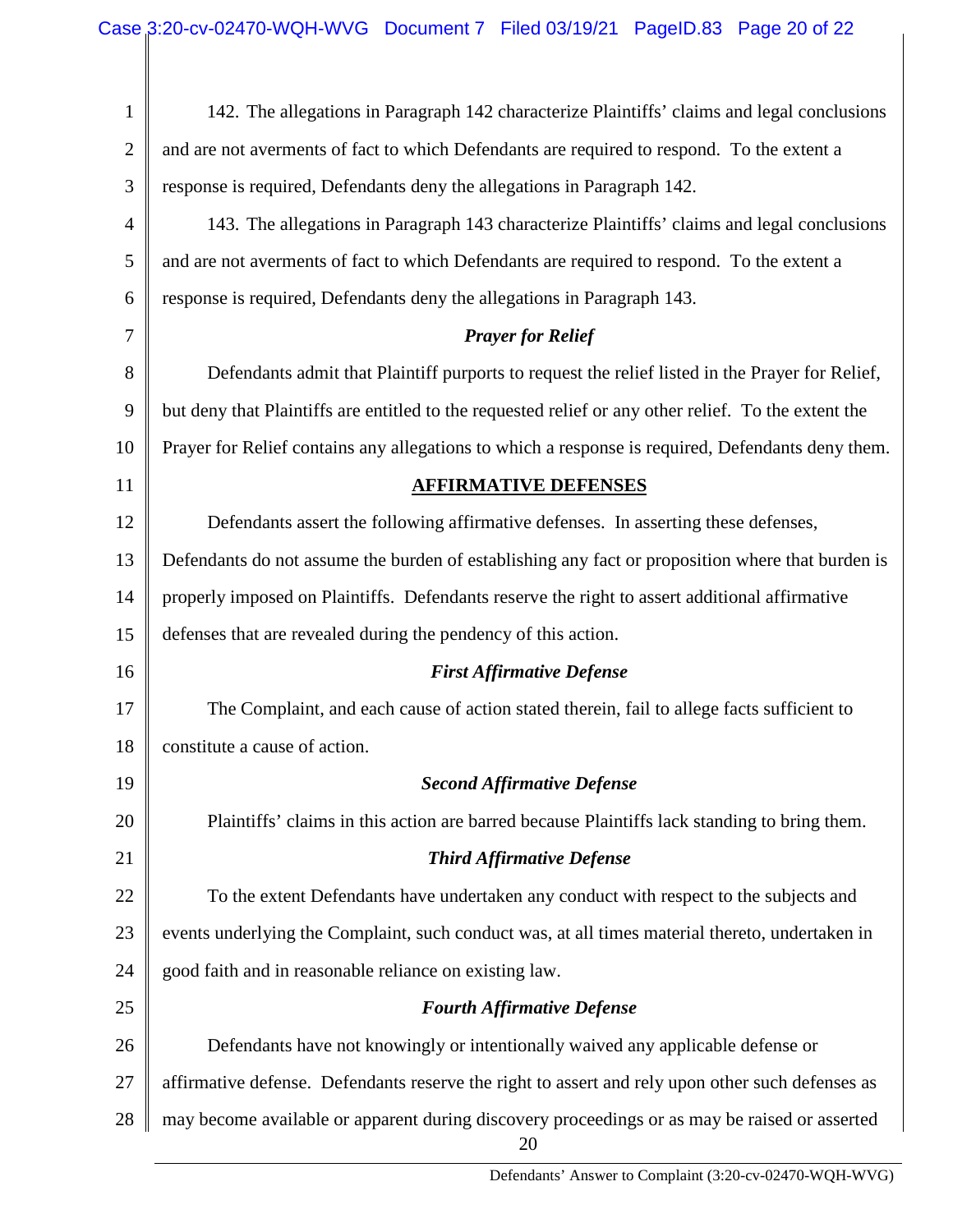| $\mathbf{1}$   | by others in this case, and to amend the Answer, defenses, and/or affirmative defenses                                                                                                                                 |                                                                                             |  |  |  |  |
|----------------|------------------------------------------------------------------------------------------------------------------------------------------------------------------------------------------------------------------------|---------------------------------------------------------------------------------------------|--|--|--|--|
| $\overline{2}$ | accordingly. Defendants further reserve the right to amend the Answer to delete defenses and/or                                                                                                                        |                                                                                             |  |  |  |  |
| 3              | affirmative defenses that are not applicable after subsequent discovery.                                                                                                                                               |                                                                                             |  |  |  |  |
| $\overline{4}$ | <b>PRAYER FOR RELIEF</b>                                                                                                                                                                                               |                                                                                             |  |  |  |  |
| 5              | WHEREFORE, Defendants pray that:                                                                                                                                                                                       |                                                                                             |  |  |  |  |
| 6              | Plaintiffs take nothing by reason of their Complaint;<br>1.                                                                                                                                                            |                                                                                             |  |  |  |  |
| 7              | Judgment be entered in favor of Defendants and adverse to Plaintiffs;<br>2.                                                                                                                                            |                                                                                             |  |  |  |  |
| 8              | 3.<br>Defendants be awarded costs incurred in defending this action; and                                                                                                                                               |                                                                                             |  |  |  |  |
| 9              | 4.<br>Defendants be awarded such further relief that the Court may deem just and proper.                                                                                                                               |                                                                                             |  |  |  |  |
| 10             |                                                                                                                                                                                                                        |                                                                                             |  |  |  |  |
| 11             |                                                                                                                                                                                                                        |                                                                                             |  |  |  |  |
| 12             |                                                                                                                                                                                                                        |                                                                                             |  |  |  |  |
| 13             |                                                                                                                                                                                                                        |                                                                                             |  |  |  |  |
| 14             |                                                                                                                                                                                                                        | Dated: March 19, 2021<br>Respectfully submitted,                                            |  |  |  |  |
| 15             |                                                                                                                                                                                                                        | <b>MATTHEW RODRIQUEZ</b><br>Acting Attorney General of California<br><b>ANTHONY R. HAKL</b> |  |  |  |  |
| 16             |                                                                                                                                                                                                                        | <b>Supervising Deputy Attorney General</b>                                                  |  |  |  |  |
| 17             |                                                                                                                                                                                                                        |                                                                                             |  |  |  |  |
| 18             | $/s/$ Jerry T. Yen<br><b>JERRY T. YEN</b>                                                                                                                                                                              |                                                                                             |  |  |  |  |
| 19             | Deputy Attorney General<br>Attorneys for Defendants Matthew Rodriquez,<br>in his official capacity as Acting California<br>Attorney General, and Luis Lopez, in his<br>official capacity as Director of the Department |                                                                                             |  |  |  |  |
| 20             |                                                                                                                                                                                                                        |                                                                                             |  |  |  |  |
| 21             |                                                                                                                                                                                                                        | of Justice Bureau of Firearms                                                               |  |  |  |  |
| 22             |                                                                                                                                                                                                                        |                                                                                             |  |  |  |  |
| 23             |                                                                                                                                                                                                                        |                                                                                             |  |  |  |  |
| 24             |                                                                                                                                                                                                                        |                                                                                             |  |  |  |  |
| 25             |                                                                                                                                                                                                                        |                                                                                             |  |  |  |  |
| 26             |                                                                                                                                                                                                                        |                                                                                             |  |  |  |  |
| 27             |                                                                                                                                                                                                                        |                                                                                             |  |  |  |  |
| 28             |                                                                                                                                                                                                                        | 21                                                                                          |  |  |  |  |
|                |                                                                                                                                                                                                                        |                                                                                             |  |  |  |  |